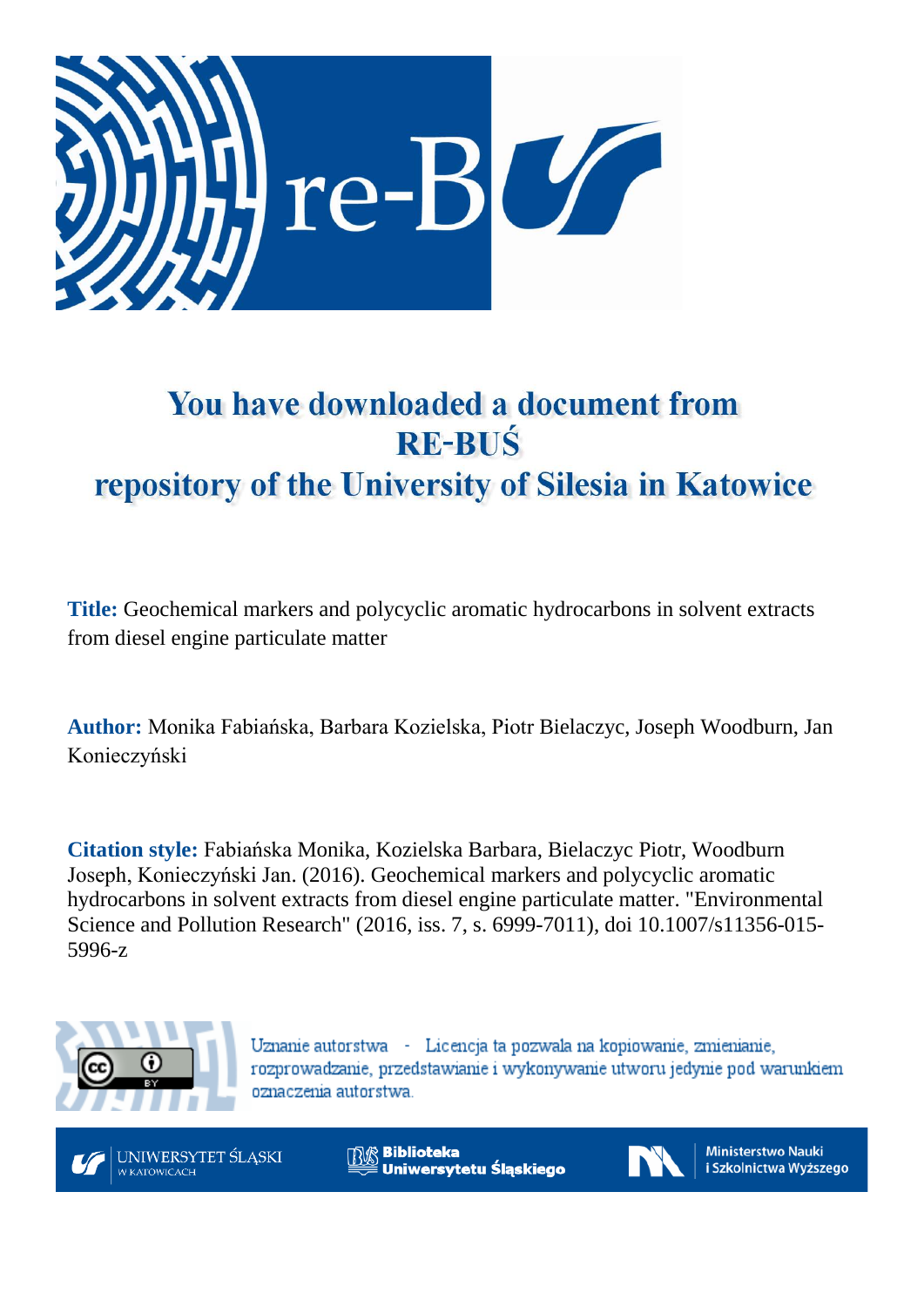RESEARCH ARTICLE



# Geochemical markers and polycyclic aromatic hydrocarbons in solvent extracts from diesel engine particulate matter

Monika Fabiańska<sup>1</sup> · Barbara Kozielska<sup>2</sup> · Piotr Bielaczyc<sup>3</sup> · Joseph Woodburn<sup>3</sup> · Jan Konieczyński<sup>4</sup>

Received: 9 September 2015 /Accepted: 16 December 2015 /Published online: 4 January 2016  $\odot$  The Author(s) 2016. This article is published with open access at Springerlink.com

Abstract Exhaust particulate from compression ignition (CI) engines running on engine and chassis dynamometers was studied. Particulate dichloromethane extracts were qualitatively and quantitatively analyzed for polycyclic aromatic hydrocarbons (PAHs) and biomarkers by gas chromatography with flame ionization detector (GC-FID) and gas chromatographymass spectrometry (GC-MS). PAH group profiles were made and the PAH group shares according to the number of rings (2 or 3; 4; 5 or more) as well as diagnostic indices were calculated. Values of geochemical ratios of selected biomarkers and alkyl aromatic hydrocarbons were compared with literature values. A geochemical interpretation was carried out using these values and biomarker and alkyl aromatic hydrocarbon distributions. It has been shown that geochemical features are unequivocally connected to the emission of fossil fuels and biofuels burned in CI engines. The effect of the exothermic combustion process is limited to low-molecular-weight compounds, which shows that the applied methodology permits

Responsible editor: Constantini Samara

 $\boxtimes$  Monika Fabiańska monika.fabianska@us.edu.pl

- <sup>1</sup> Faculty of Earth Sciences, University of Silesia, 60 Bedzinska St, 41-200 Sosnowiec, Poland
- Faculty of Power and Environmental Engineering, Silesian University of Technology, 22B Konarskiego St, 44-100 Gliwice, Poland
- <sup>3</sup> BOSMAL Automotive Research and Development Institute Ltd, 93 Sarni Stok St, 43-300 Bielsko-Biala, Poland
- <sup>4</sup> Institute of Environmental Engineering, Polish Academy of Sciences, 34 M Sklodowskiej-Curie St, 41-819 Zabrze, Poland

source identification of PAHs coexisting in the particulate emitted.

Keywords PAH . GC-MS . Diagnostic ratios . Geochemical ratios . CI

# Introduction

One of the main sources of polycyclic aromatic hydrocarbons (PAHs) emission are fuels used in automotive engines, particularly lower-power compression ignition (CI) engines (Marr et al. [1999](#page-12-0)). Small diesel engines, working in machines other than road vehicles, emit a disproportionate amount of primary solid and gas pollutants per unit of fuel consumed (by mass). These contaminants are precursors of secondary pollutants occurring in the air, i.e., volatile organic compounds, particulate matter (PM), and organic carbon (Gordon et al. [2013](#page-12-0)).

It has been shown that the formation of secondary air pollutants (secondary organic aerosol—SOA) is affected by the number of carbon atoms and aromatic compounds in the fuel used. When fuels richer in heavier hydrocarbons and aromatic compounds are combusted, more SOA is formed (Jathar et al. [2013\)](#page-12-0). The use of particulate filters for purifying the exhaust gas of CI engines leads to a reduction in emissions of genotoxic substances. The degree of elimination of these emissions depends on the type and on the filter's oxidation ability (Heeb et al. [2010\)](#page-12-0).

Specific risks to human health occur as a result of the PAHs present in particulates emitted by vehicles featuring CI engines. Diesel particulate has a large specific surface area, onto which may adsorb various toxic, mutagenic, and carcinogenic compounds (e.g., PAHs, nitro-PAHs, oxy-PAHs). Health hazards comprise lung cancer, allergic reactions, asthma, etc. (Kumagai and Taguchi [2007](#page-12-0)). However, current knowledge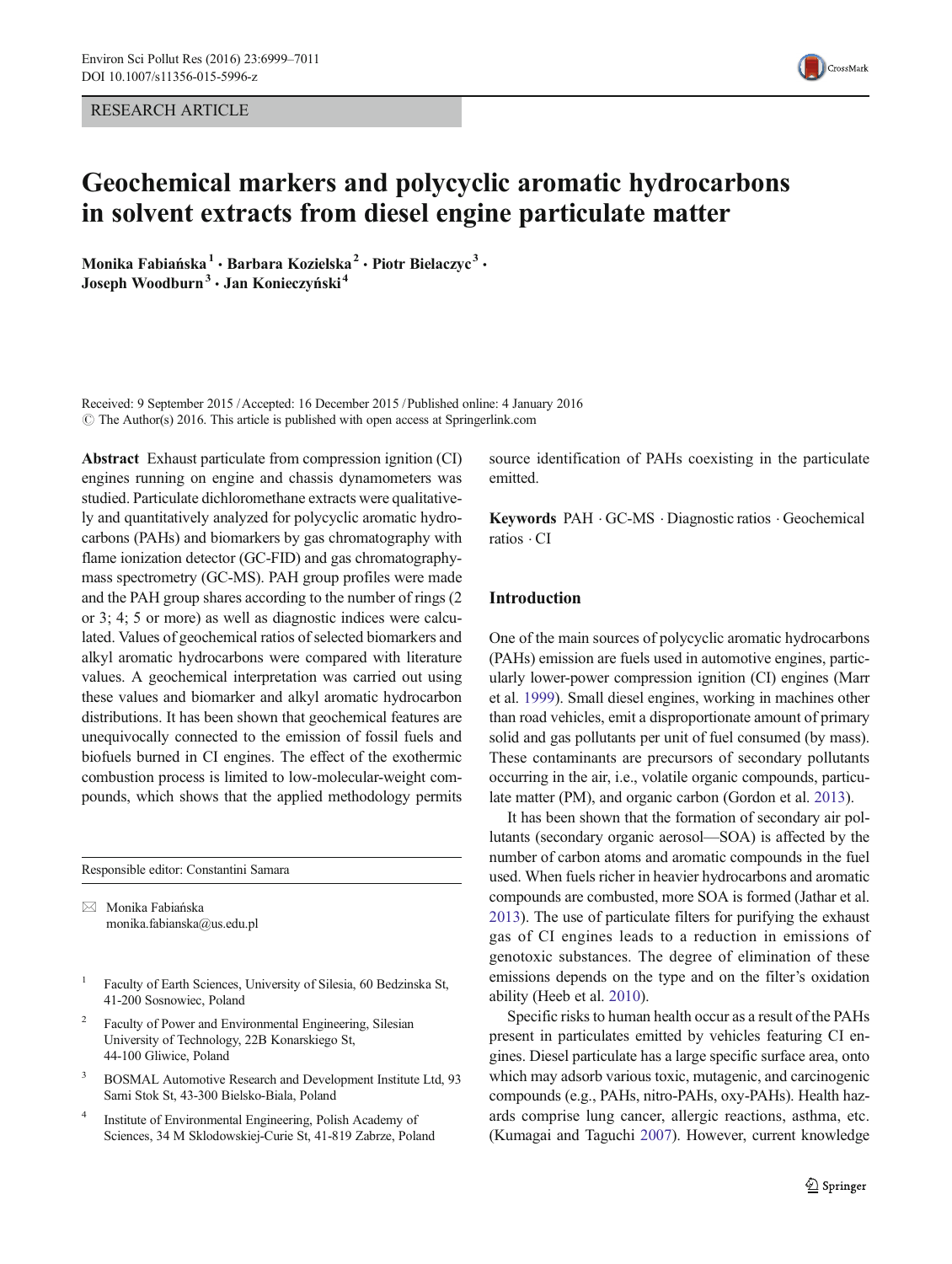on the share of specific individual PAHs is insufficient. New possibilities were provided by testing for coexisting PAHs and biomarkers, geochemical substances characterized by their persistence, in exhaust gas. Distributions of hopanes, steranes, and PAHs in the fractions of PM emitted from heavy-duty diesel vehicles and the composition of PAHs depend on the operating conditions and the type of engine (Riddle et al. [2007\)](#page-13-0). 5α-Cholestane, n-hexacosane, n-triacontane, 1,2 benzo[a]anthracene, and coronene were considered semivolatile under atmospheric conditions (May et al. [2012\)](#page-13-0). It has been found that chemical transformations in the air and the movement of air cause the utility molecular diagnosis ratios (MDRs) to indicate that the source of PAH emissions is limited (Katsoyiannis et al. [2011\)](#page-12-0).

The aims of the study presented in this paper were to find whether:

- Occurrences and distributions of organic compounds adsorbed on diesel-emitted particulate (DEP) preserve the geochemical features of the source fossil fuel and bio-fuel additives;
- There are correlations between geochemical and PAHs diagnostic ratios enabling determination of the share of emission sources to the PAH concentration in ambient air.

# Material and method

# Test vehicles

To obtain the DEP samples, passenger cars, commercial vehicles, marine, and bus engines were used (Table [1\)](#page-3-0) which represent a broad range of engine and aftertreatment technology. Specifically, both engines with and without diesel particulate filters (DPFs) were included in the study.

### Sampling of DEP and its preparation

DEP samples were collected on Whatman Grade QMA in tests conducted in the exhaust emissions laboratory at BOSMAL Automotive Research and Development Institute (Poland) The BOSMAL Automotive Research and Development Institute (Poland) is climate-controlled test facility which meets all the demands of the latest EU and US automotive regulations; in this study, tests were carried out according to the EU test procedure. The basic approach requires that the test vehicles be tested on a chassis dynamometer (AVL Zöllner 48^ compact, single-roll) and driven over the EU test cycle—the New European Driving Cycle (NEDC). This well-known and widely used driving cycle commences from a cold start (at 20–30 °C) and consists of two phases: the initial cold start urban phase (urban driving

cycle—UDC), followed by the extra-urban driving cycle (EUDC). These two cycles make up the NEDC as a whole, but results from the two phases can be interpreted separately, to cover different driving conditions (urban cold start and extra-urban hot running). The legislative approach requires that exhaust gas is conveyed to a dilution tunnel, from which samples of gaseous pollutants are taken for analysis (not the focus of this paper). A particulate sampling system connected to the dilution tunnel draws a portion of the exhaust gas through a filter assembly. The laboratory's particulate sampling system is fully compliant with EU and US legislation. The filters used were Whatman Grade QMA, of diameter 4.7 cm. Flow rates were adjusted according to the vehicle under test, in line with good automotive testing practice. Samples obtained from engines were collected in a similar manner, but with the engine alone running on an engine (as opposed to chassis) dynamometer. In this case, an eddycurrent dynamometer absorbs the engine's power output to simulate load. The exhaust extraction system contains a particulate sampling system (Whatman Grade QMA filters, of diameter 7.0 cm). Embedded into the test stand are a number of sensors and dedicated emissions analyzers (Horiba) and a smoke meter (AVL), all of which monitor the conditions and engine operation to ensure repeatability.

Further, detailed information on this laboratory, its climatic chamber, its range of emissions testing equipment, and its chassis dynamometer is presented elsewhere (Bielaczyc et al. [2011\)](#page-12-0).

Diesel particulate was extracted with dichloromethane (DCM) in an ultrasonic bath. Each extract was divided into two parts: one for investigation of biomarkers on gas chromatography-mass spectrometry (GC-MS) and the second one for PAHs via gas chromatography with flame ionization detector (GC-FID). That one was percolated, washed, and Hedried. Dry residue was diluted in propanol-2 and distilled water was added to a volumetric alcohol/water ratio of 15/85. For selective purification, the samples were solidified (SPE) via extraction on C-18 columns (Supelclear™ ENVI-18 Tubes, Supelco USA). PAHs were eluted with DCM. The PAHs extracts were worked up to a volume of  $0.5 \text{ cm}^3$  using He.

#### Gas chromatography of DEP extracts

The SPE extracts were analyzed using a Clarus 500 Perkin Elmer gas chromatograph equipped with a Restek RTX-5 capillary column (30 m  $\times$  0.32 mm  $\times$  0.25 µm film thickness) and FID detector. Sixteen PAHs were analyzed: naphthalene (Na), acenaphtene (Acy), acenaphthylene (Ace), fluorene (F), phenanthrene (Ph), anthracene (An), fluoranthene (Fl), pyrene (Pyr), benzo[a]anthracene (BaA), chrysene (Ch), benzo[b]fluoranthene (BbF), benzo[k]fluoranthene (BkF), benzo[a]pyrene (BaP), dibenzo[a,h]antracene (DBA), benzo[g,h,i]perylene (BghiP), and indeno[1,2,3-cd]pyrene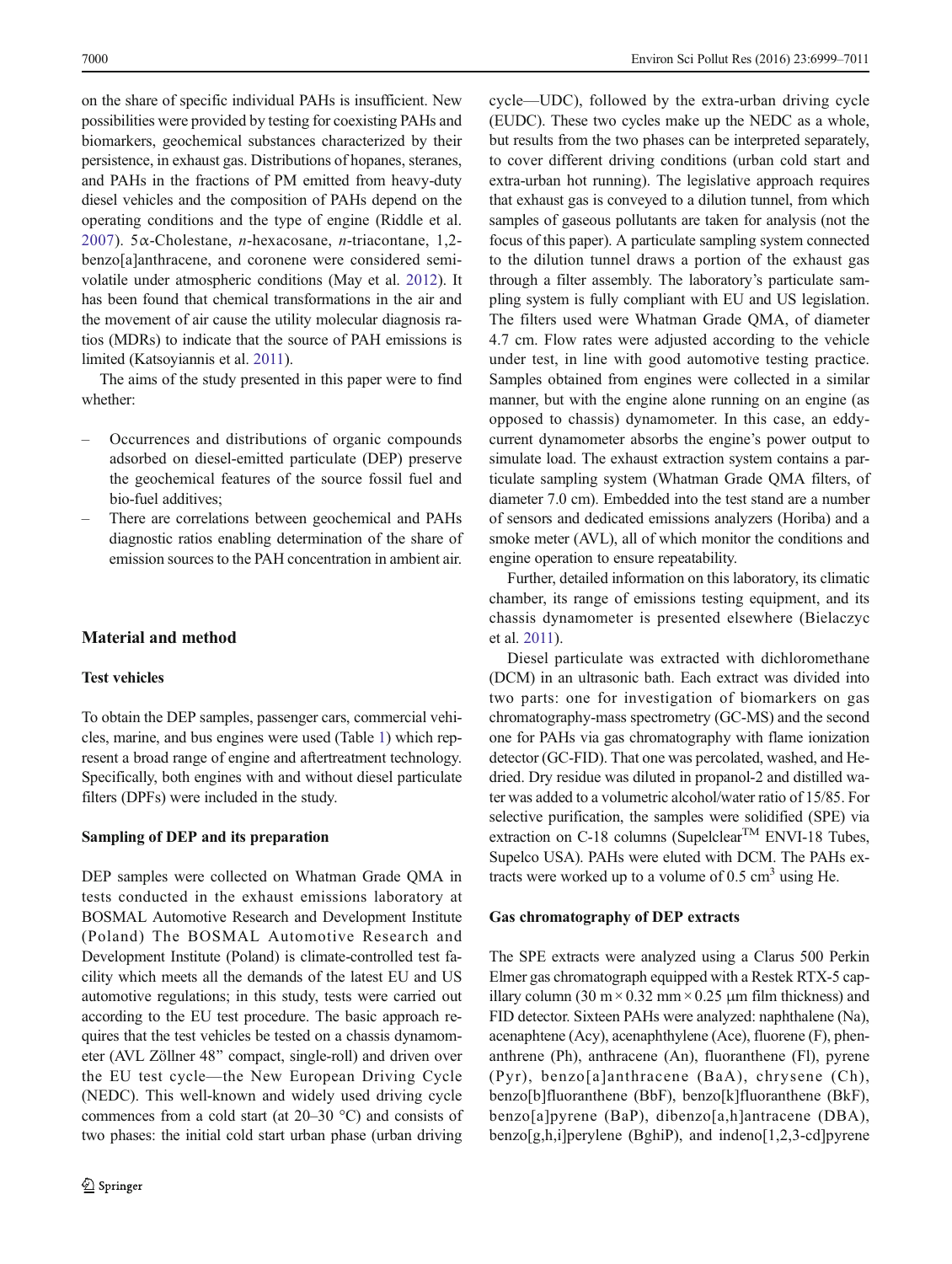<span id="page-3-0"></span>Table 1 Basic details of the test vehicles, PM sampling, particulate sample numbers, and DEP extract yields (% wt)

| Vehicle/engine<br>number | Vehicle/engine<br>type        | Approx.<br>displacement<br>(dm <sup>3</sup> ) | Tested<br>on blend | Aftertreatment<br>system | Test cycle     | Sample<br>number | DEP extract<br>yield $(\%$ wt) |
|--------------------------|-------------------------------|-----------------------------------------------|--------------------|--------------------------|----------------|------------------|--------------------------------|
|                          | PC                            | 1.3                                           | B <sub>5</sub>     | DOC; no DPF              | <b>UDC</b>     |                  | 27.3                           |
|                          |                               |                                               |                    |                          | <b>EUDC</b>    | $\overline{2}$   | 26.4                           |
| $\overline{2}$           | <b>LCV</b>                    | 3.0                                           | B <sub>5</sub>     | $DOC + DPF$              | <b>UDC</b>     | 3                | 26.3                           |
|                          |                               |                                               |                    |                          | <b>EUDC</b>    | 4                | 25.6                           |
| 3                        | <b>LCV</b>                    | 2.8                                           | B <sub>5</sub>     | DOC; no DPF              | UDC+EUDC       | 5                | 28.3                           |
| $\overline{4}$           | Marine recreational<br>engine | 2.0                                           | B7                 | None                     | EPA 1042       | 6                | 35.6                           |
| 5                        | PC                            | 1.3                                           | B <sub>5</sub>     | $DOC + DPF$              | <b>UDC</b>     | 7, 11            | 24.1; 24.8                     |
|                          |                               |                                               |                    |                          | <b>EUDC</b>    | 8, 12            | 23.4; 22.5                     |
|                          |                               |                                               |                    |                          | <b>UDC</b>     | 9, 13            | 23.9; 24.2                     |
|                          |                               |                                               |                    |                          | <b>EUDC</b>    | 10, 14           | 21.9; 22.8                     |
|                          |                               |                                               |                    |                          | UDC+EUDC       | 15, 16, 17       | $27.5$ ; $25.6$ ; $26.0$       |
| 6                        | PC                            | 1.9                                           | B <sub>5</sub>     | DOC; no DPF              | UDC+EUDC       | 18               | 33.9                           |
| 7                        | <b>Bus</b>                    | 7.7                                           | B <sub>5</sub>     | DOC; no DPF              | <b>ESC 4-7</b> | 19               | 18.2                           |

PC passenger car, B5/B7 diesel blend with 5 %/7 % (vol.) fatty acid methyl ester content, DOC diesel oxidation catalyst, UDC urban driving cycle, EUDC extra-urban driving cycle, LCV light commercial vehicle, DPF diesel particulate filter, EPA US Environmental Protection Agency, ESC European Stationary Cycle

(IP). The temperature program began at 60 °C, held for 4 min, then the temperature was increased by 10  $^{\circ}$ C min<sup>-1</sup> up to 280 °C, held for 14 min. The carrier gas (He) flow rate was 1.5 cm3 min−<sup>1</sup> . The evaporator temperature was 240 °C and the detector temperature was 280 °C.

The quantitative analysis was done based on the calibration curves for 16 standard PAHs. The linear correlation between the peak surface areas and the PAH concentrations was checked within the range 10–40 ng  $\mu$ l<sup>-1</sup> (correlation coefficient 0.99, PAH Mix PM-611 Ultra Scientific standard of concentration 100  $\mu$ g ml<sup>-1</sup> of each PAH was used). The analysis of each sample-series was accompanied by the analysis of a blank sample. It consisted in the application of the whole analytical procedure to a clean quartz fiber filter. The blank result was used to adjust the PAH concentration, but only if the blank exceeded 10 % of the PAH concentration.

The apparatus, details of PM extraction, and the analysis parameters were described in the studies (Rogula-Kozłowska et al. [2013](#page-13-0); Kozielska et al. [2015\)](#page-12-0).

#### Gas chromatography-mass spectrometry of DEP extracts

Prior to GC-MS analyses for biomarker content, the extracts were not separated into compound groups, due to the low extractability. An Agilent 6890 gas chromatograph with a DB-35 column (60 m  $\times$  0.25 mm id, 0.25 µm stationary phase film) coupled with an Agilent Technology 5973 mass spectrometer was used. The experimental conditions were as follows: carrier gas—He; temperature—50 °C (isothermal for 2 min); heating rate—up to 175 °C at 10 °C min<sup>-1</sup>, to 225 °C at 6 °C min<sup>-1</sup>, and finally, to 300 °C at 4 °C min<sup>-1</sup>.

The final temperature (300  $^{\circ}$ C) was held for 20 min. The mass spectrometer was operated in the ionisation mode (70 eV, full scan) and scanned from 50 to 650 Da.

The compounds were identified by their mass spectra, comparison of peak retention times with those of standard compounds, and literature (Philp [1985](#page-13-0); Wiley/NBS Registry of Mass Spectral Data [2000\)](#page-13-0). Geochemical parameters were calculated using peak areas acquired in manual integration mode.

# Results and discussion

Diesel particles contain elementary carbon, organic carbon, and small amounts of sulfate, nitrate, trace elements, water, and unidentified components (US EPA [2002\)](#page-13-0). PM sampled from diesel exhaust is rich in organic matter. The extracts contained on average 26.3 % (18.2–33.9 %) organic matter by mass. The US EPA [\(2002\)](#page-13-0) reported that in diesel particles  $(PM<sub>2.5</sub>)$  are on average 19 % organic carbon (7–49 %).

# PAHs occurrence and distributions in DEP extracts

DEP mainly contains two, three-, and four-ring PAHs, whereas gasoline exhaust particulate can contain significant amounts of five- and six-ring PAHs (Miguel et al. [1998](#page-13-0)). The main components of particulate matter from the diesel exhaust investigated here were lighter PAHs: mainly F, Ph, and Pyr, as found in previous studies (Miguel et al. [1998;](#page-13-0) Wingfors et al. [2001](#page-13-0); Kendall et al. [2002](#page-12-0)). Khalili et al. [\(1995\)](#page-12-0) showed that two- and three-ring PAHs comprise about 76 % (wt) of the total PAHs sampled from diesel exhaust. In this investigation, it was found when analyzing PM emitted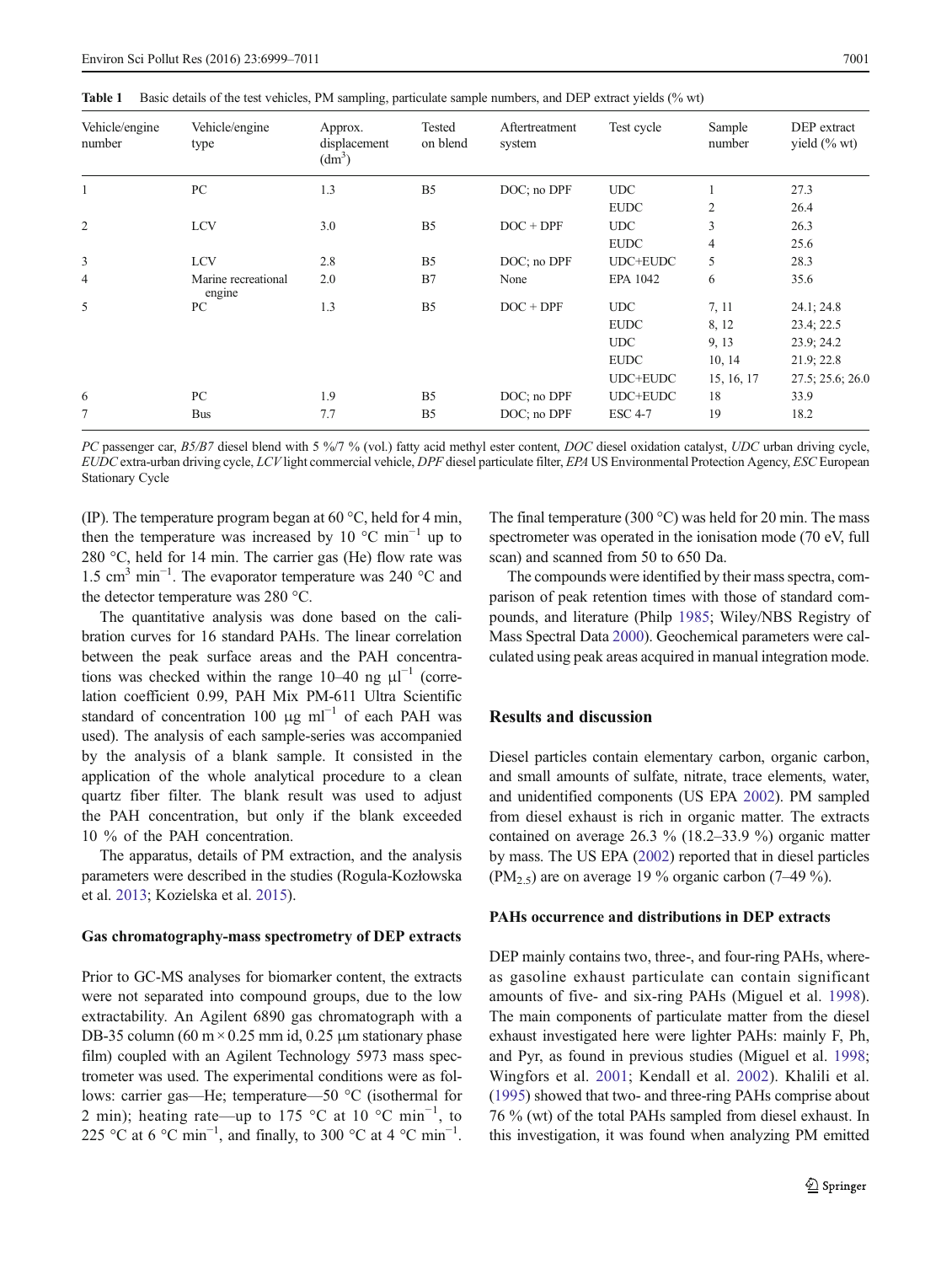from typical diesel engines powered by B5 that in 11 samples a sum of two, three-, and five-ring PAHs significantly exceeded 60 % (wt) (Table 2). Only in three samples did the percentage content of five- and six-ring PAHs reach 40 % (wt) of the total PAHs or exceeded this value. In the case of the marine recreational engine, the twoand three-ring PAHs relative content was 98 %. This confirms the results of the authors mentioned above. Over 50 % (wt) of five- and six-ring PAHs contents were found only for the modern common rail automotive engine and the old bus engine.

Value ranges of diagnostic ratios (DRs) of PAHs are shown in Table [3.](#page-5-0) In a limited way, they can be used to identify source(s) of PM emission, but alone they are insufficient. For the diesel PM investigated here, the following DRs were applied: Ph/(Ph+An), Fl/(Fl+Pyr), BaP/ (BaP+Ch), BaA/(BaA+Ch). Their values are very close to those calculated by other researchers (Rogge et al. [1993](#page-13-0); Khalili et al. [1995](#page-12-0); Yang et al. [1998;](#page-13-0) Kavouras et al. [1999](#page-12-0); Alves et al. [2001](#page-12-0); Kavouras et al. [2001](#page-12-0); Mandalakis et al. [2002](#page-12-0); Fang et al. [2004](#page-12-0); Ravindra et al. [2006](#page-13-0)). Additionally,  $F/(F+Pyr)$  was calculated as being 0.63 and 0.31 for diesel petrofuel and biofuel, respectively. Average values of An/(An+Ph) (0.34—diesel petrofuel;

Table 2 Mass shares of PAHs groups considering number of rings in the particle (wt)

| Sample number  | Number of rings in the molecule |       |         |  |  |  |  |  |
|----------------|---------------------------------|-------|---------|--|--|--|--|--|
|                | $2 - 3$                         | 4     | $5 - 6$ |  |  |  |  |  |
| 1              | 9.20                            | 51.40 | 39.40   |  |  |  |  |  |
| $\overline{2}$ | 86.56                           | 13.44 |         |  |  |  |  |  |
| 3              | 79.56                           | 18.31 | 2.14    |  |  |  |  |  |
| $\overline{4}$ | 82.36                           | 15.55 | 2.09    |  |  |  |  |  |
| 5              | 83.27                           | 14.76 | 1.97    |  |  |  |  |  |
| 6              | 98.14                           | 1.55  | 0.31    |  |  |  |  |  |
| 7              | 3.47                            | 95.47 | 1.06    |  |  |  |  |  |
| 8              | 5.38                            | 90.69 | 3.93    |  |  |  |  |  |
| 9              | 15.44                           | 73.69 | 10.87   |  |  |  |  |  |
| 10             | 41.70                           | 44.08 | 14.23   |  |  |  |  |  |
| 11             | 7.79                            | 71.72 | 20.49   |  |  |  |  |  |
| 12             | 33.86                           | 8.21  | 57.93   |  |  |  |  |  |
| 13             | 36.85                           | 45.75 | 17.41   |  |  |  |  |  |
| 14             | 68.89                           | 27.36 | 3.76    |  |  |  |  |  |
| 15             | 53.53                           | 43.34 | 3.13    |  |  |  |  |  |
| 16             | 46.74                           | 29.98 | 23.28   |  |  |  |  |  |
| 17             | 27.56                           | 25.44 | 47.00   |  |  |  |  |  |
| 18             | 11.48                           | 36.78 | 51.74   |  |  |  |  |  |
| 19             | 12.26                           | 30.41 | 57.33   |  |  |  |  |  |

0.38—biofuel) are lower than those found by Kuo et al. [\(2013\)](#page-12-0) for diesel-dominated routes. Values of the Fl/Pyr ratio for both fuel types were similar, while for both fuels Ph/An and Pyr/BaP values differed significantly.

# Geochemical features of DEP extracts

Geochemical compounds present in the DEP extracts included the following:

- *n*-Alkanes ( $m/z = 71$ ), mostly in the range of  $n-C_{16}-n-C_{33}$ , with accompanying branched alkanes and long-chain alkyl cyclohexanes;
- Acyclic isoprenoids  $(m/z = 71, 183)$ : pristane and phytane; in some extracts norpristane (a pristane degradation product);
- Steranes ( $m/z = 217$ ) from C<sub>27</sub> (cholestanes) to C<sub>29</sub> (stigmastanes), often accompanied by diasteranes  $(m/z = 259);$
- Pentacyclic triterpenoids  $(m/z = 191)$ ;
- Aliphatic derivatives of light aromatic hydrocarbons (naphthalene, phenanthrene, and biphenyl), together with alkyl chrysenes and alkyl pyrenes (in some samples).

These compounds, originating from fossil fuels, were accompanied by polar compounds such as methyl esters of fatty acids, probably from biofuel additives. The most common were methyl ester of octadecenoic acid and methyl ester of hexadecenoic acid, which occurred in higher concentrations, but methyl esters of pentadecenoic, nonadecenoic, and dodecenoic acids were also identified. The other compounds that could be ascribed to biofuels include acyclic isoprenoids like farnesol (3,7,11-trimethyl-2,6,10-dodecatrien-1-ol) and squalene, since they occur in recent plants.

Generally, PM from combustion without an aftertreatment system is the richest in geochemical compounds (i.e., samples 5 and 6). The increase in the number of biomarkers identified is also clearly visible when comparing samples 1 and 2, and 3 and 4 from the same vehicle operating in the UDC and EUDC test cycles, with particulate matter from the EUDC containing higher concentrations of organic compounds and better distributions, with well identified compounds.

To characterize the origin(s) of organic compounds in DEP, geochemical ratios and indices were applied (Tables [4](#page-6-0) and [5\)](#page-7-0).

#### n-Alkanes

n-Alkane profiles seem to be most diagnostic for the origin(s) of organic compounds present in DEP. In the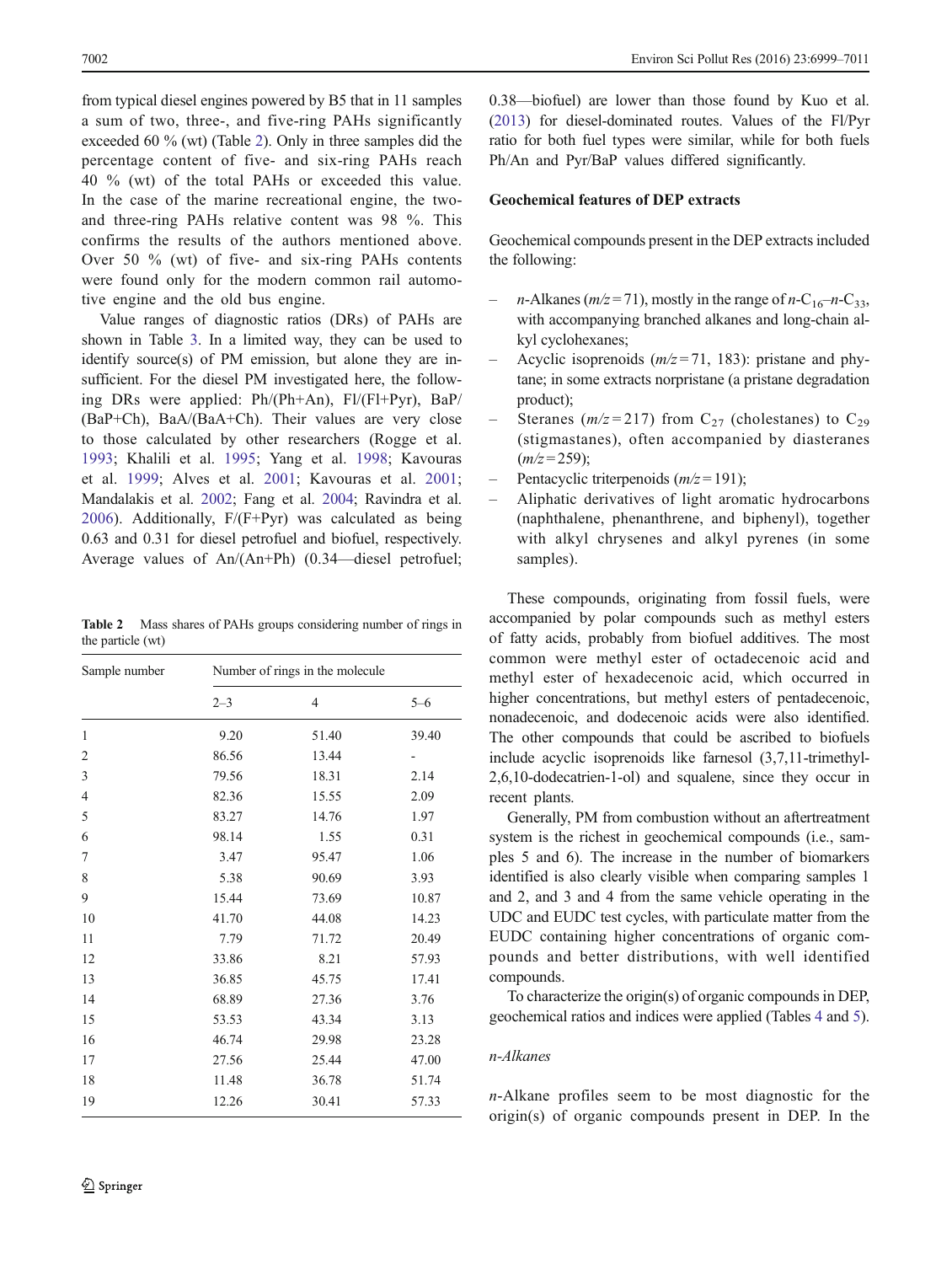<span id="page-5-0"></span>Table 3 Average values of selected diagnostic (DRs) ratios for DEP

| Diagnostic ratio       | Value               | References                                                           |
|------------------------|---------------------|----------------------------------------------------------------------|
| $Ph/(Ph+An)$           | $0.65(0.42 - 0.90)$ | This study <sup>a</sup>                                              |
|                        | $0.51(0.30-0.72)$   | This study <sup>b</sup>                                              |
|                        | 0.75                | Kavouras et al. (2001)                                               |
|                        | 0.65                | Alves et al. (2001)                                                  |
| $F/(F+Pyr)$            | $0.63(0.30-0.94)$   | This study <sup>a</sup>                                              |
|                        | $0.31(0.13-0.40)$   | This study <sup>b</sup>                                              |
| $An/(An+Ph)$           | $0.34(0.10-0.51)$   | This study <sup>a</sup>                                              |
|                        | $0.38(0.28 - 0.47)$ | This study <sup>b</sup>                                              |
|                        | 0.43                | Kuo et al. (2013)                                                    |
| $F1$ /( $F1$ + $Pyr$ ) | $0.56(0.23-0.69)$   | This study <sup>a</sup>                                              |
|                        | $0.63(0.57-0.66)$   | This study <sup>b</sup>                                              |
|                        | >0.5                | Rogge et al. (1993); Mandalakis et al. (2002);<br>Fang et al. (2004) |
|                        | $0.60 - 0.70$       | Kavouras et al. (2001)                                               |
|                        | 0.41                | Kavouras et al. (2001); Kuo et al. (2013)                            |
| Fl/Pyr                 | $1.73(1.24 - 2.28)$ | This study <sup>a</sup>                                              |
|                        | $1.74(1.31-1.96)$   | This study <sup>b</sup>                                              |
| Ph/An                  | $1.83(1.32 - 2.32)$ | This study <sup>a</sup>                                              |
|                        | $1.73(1.11-2.61)$   | This study <sup>b</sup>                                              |
| $BaP/(BaP+Ch)$         | $0.47(0.22 - 0.86)$ | This study <sup>a</sup>                                              |
|                        | $0.61(0.33 - 0.79)$ | This study <sup>b</sup>                                              |
|                        | 0.68                | Khalili et al. (1995)                                                |
|                        | 0.5                 | Ravindra et al. (2006)                                               |
| BaA/BaP                | $0.75(0.45 - 1.17)$ | This study <sup>a</sup>                                              |
|                        | $0.96(0.80-1.21)$   | This study <sup>b</sup>                                              |
|                        | 1.0                 | Li and Kamens (1993)                                                 |
| Pyr/BaP                | $0.66(0.28-1.11)$   | This study <sup>a</sup>                                              |
|                        | $0.42(0.32-0.75)$   | This study <sup>b</sup>                                              |
| $BaA/(BaA+Ch)$         | $0.73(0.62 - 0.95)$ | This study <sup>a</sup>                                              |
|                        | $0.61(0.32 - 0.75)$ | This study <sup>b</sup>                                              |
|                        | $0.38 - 0.64$       | Kavouras et al. (2001)                                               |
|                        | $0.23 - 0.89$       | Yang et al. (1998)                                                   |
|                        | $0.22 - 0.55$       | Simcik et al. (1999)                                                 |
|                        | 0.30                | Kuo et al. (2013)                                                    |
| $IP/(IP+BghiP)$        | $0.35 - 0.70$       | Kavouras et al. (1999); Ravindra et al. (2006)                       |
| BbF/BkF                | >0.5                | Pandey et al. (1999); Park et al. (2002)                             |
|                        | 2.32                | Ravindra et al. (2008)                                               |
| IP/BghiP               | >1                  | Caricchia et al. (1999)                                              |
|                        | $\mathbf{1}$        | Kavouras et al. (1999)                                               |
| Pyr/BaP                | $>10$               | Oda et al. (2001)                                                    |

<sup>a</sup> Only petrogenic compounds found

<sup>b</sup> Petrogenic and biogenic compounds present

extracts investigated, they occurred in the range from n- $C_{12}$  (most from  $n-C_{17}$ ) to  $n-C_{34}$ , with three different distribution types related to the origin of these compounds (Fig. [1\)](#page-8-0):

– Monomodal with a  $n-C_{23}-n-C_{25}$  maximum, a smooth  $n$ alkanes outline, and both  $\text{CPI}_{17-23}$  and  $\text{CPI}_{24-34}$  close to 1.0 (samples: 1, 3-6, 15-17, and 19); petrochemical origin;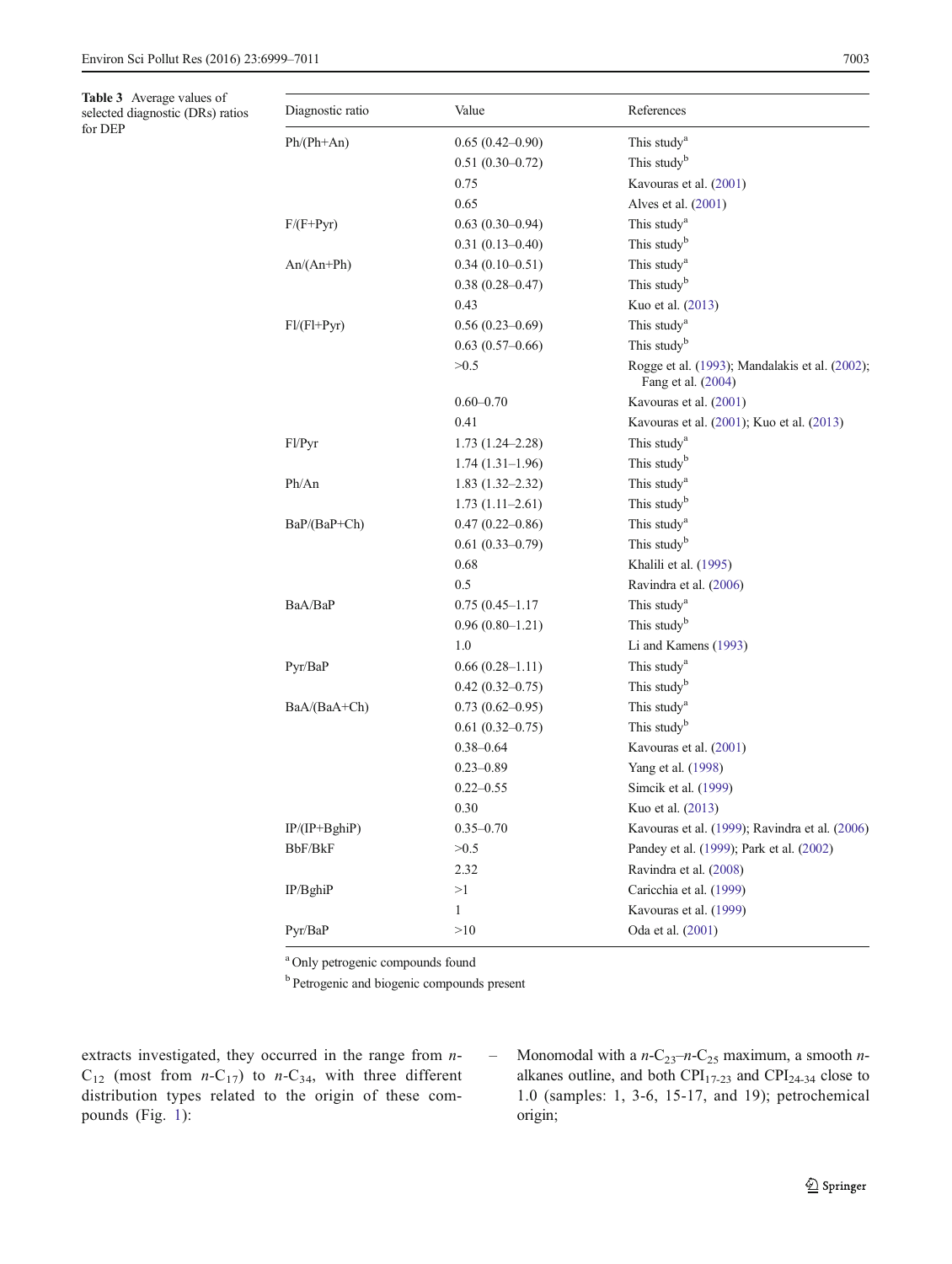<span id="page-6-0"></span>

| 4<br>Table                               |               |                             |                        | Values of geochemical ratios of biomarkers found in                                                                                                                                                                                                                                                                                                                   |          | DEP extracts     |               |                                                                                                                                                                                                                                                                                                                                                                                                                                                                                                                                                                                                                                                                                                                                                                                                                                                                   |                         |                      |                                |                                              |                                         |                                                                        |                                                               |
|------------------------------------------|---------------|-----------------------------|------------------------|-----------------------------------------------------------------------------------------------------------------------------------------------------------------------------------------------------------------------------------------------------------------------------------------------------------------------------------------------------------------------|----------|------------------|---------------|-------------------------------------------------------------------------------------------------------------------------------------------------------------------------------------------------------------------------------------------------------------------------------------------------------------------------------------------------------------------------------------------------------------------------------------------------------------------------------------------------------------------------------------------------------------------------------------------------------------------------------------------------------------------------------------------------------------------------------------------------------------------------------------------------------------------------------------------------------------------|-------------------------|----------------------|--------------------------------|----------------------------------------------|-----------------------------------------|------------------------------------------------------------------------|---------------------------------------------------------------|
| Sample<br>number                         | $CPI_{17-22}$ | $\text{CPI}_{24\text{-}34}$ | $\Sigma$ 2/ $\Sigma$ 1 | $n-C_{23}/n-C_{31}$                                                                                                                                                                                                                                                                                                                                                   | Pr/Ph    | $Pr/n-C_{17}$    | $Ph/n-C_{18}$ | $(n-C_{17}+n-C_{18})$<br>$(Pr+Ph)$                                                                                                                                                                                                                                                                                                                                                                                                                                                                                                                                                                                                                                                                                                                                                                                                                                | $(Ts+Tm)$               | $C_{31}S$<br>$(S+R)$ | $\mathrm{C}_2$ gTs/            | $\beta \alpha/(\alpha \beta + \beta \alpha)$ | $(20S + 20R)$<br>$\mathrm{C}_{29}$ 20S/ | $(\alpha\alpha\alpha+\alpha\beta\beta)$<br>$C_{29} \alpha \beta \beta$ | $\mathsf{C}_\mathsf{27}$ ααα/<br>$\mathsf{C}_\mathsf{29}$ ααα |
|                                          | $\ominus$     | $\widehat{\infty}$          | $\odot$                | $\bigoplus$                                                                                                                                                                                                                                                                                                                                                           | <u>ර</u> | $\odot$          | $\widehat{C}$ | $\circledS$                                                                                                                                                                                                                                                                                                                                                                                                                                                                                                                                                                                                                                                                                                                                                                                                                                                       | $\widehat{\mathcal{O}}$ | (10)                 | $(C_{29} + C_{29}$ Ts)<br>(11) | (12)                                         | (13)                                    | (14)                                                                   | (15)                                                          |
|                                          | 1.13          | 0.96                        | 3.73                   |                                                                                                                                                                                                                                                                                                                                                                       | 1.26     | 0.30             | 0.36          | 0.32                                                                                                                                                                                                                                                                                                                                                                                                                                                                                                                                                                                                                                                                                                                                                                                                                                                              | 64.0                    | 0.57                 | 0.15                           | 0.17                                         | 0.60                                    | 0.53                                                                   | 0.82                                                          |
| $\tilde{\sim}$                           | 0.59          | 1.18                        | 1.42                   | 1.59                                                                                                                                                                                                                                                                                                                                                                  | 1.24     | 0.78             | 0.60          | 0.69                                                                                                                                                                                                                                                                                                                                                                                                                                                                                                                                                                                                                                                                                                                                                                                                                                                              |                         |                      |                                |                                              |                                         |                                                                        |                                                               |
| ್ಲೆ                                      | 1.28          | $\overline{5}$              | 5.09                   | 1.29                                                                                                                                                                                                                                                                                                                                                                  | 5.70     | 2.17             | 0.42          | $\overline{c}$                                                                                                                                                                                                                                                                                                                                                                                                                                                                                                                                                                                                                                                                                                                                                                                                                                                    |                         | 0.63                 |                                |                                              | 0.63                                    | 0.59                                                                   | 3.39                                                          |
| $\ddot{4}$                               | 1.15          | 1.17                        | 4.12                   | 3.15                                                                                                                                                                                                                                                                                                                                                                  | 6.36     | 2.60             | 0.56          | $\overline{5}$                                                                                                                                                                                                                                                                                                                                                                                                                                                                                                                                                                                                                                                                                                                                                                                                                                                    |                         | 0.62                 |                                |                                              |                                         |                                                                        |                                                               |
| $\mathbf{S}^a$                           | 2.28          | 1.22                        | 3.87                   | 5.85                                                                                                                                                                                                                                                                                                                                                                  | 3.06     | 1.26             | 0.40          | 0.83                                                                                                                                                                                                                                                                                                                                                                                                                                                                                                                                                                                                                                                                                                                                                                                                                                                              | 0.41                    | 0.59                 | 0.14                           | 0.06                                         | 0.50                                    | 64.0                                                                   | 1.01                                                          |
| $6^a$                                    | 1.08          | 0.96                        | 1.82                   | 4.29                                                                                                                                                                                                                                                                                                                                                                  | 3.70     | 0.91             | 0.40          | 0.72                                                                                                                                                                                                                                                                                                                                                                                                                                                                                                                                                                                                                                                                                                                                                                                                                                                              | 645                     | 0.59                 | 0.18                           | 0.08                                         | 0.55                                    | 0.54                                                                   | 0.66                                                          |
| $\tau$                                   | 1.29          | 7.11                        | 2.43                   |                                                                                                                                                                                                                                                                                                                                                                       |          |                  |               |                                                                                                                                                                                                                                                                                                                                                                                                                                                                                                                                                                                                                                                                                                                                                                                                                                                                   |                         |                      |                                |                                              |                                         |                                                                        |                                                               |
| 8 <sup>b</sup>                           | 1.39          | 5.67                        | 0.99                   |                                                                                                                                                                                                                                                                                                                                                                       |          | $\overline{0}$ . |               | $\overline{0}$ .                                                                                                                                                                                                                                                                                                                                                                                                                                                                                                                                                                                                                                                                                                                                                                                                                                                  |                         |                      |                                |                                              |                                         |                                                                        |                                                               |
| ್                                        | 0.27          | 0.63                        | 0.91                   | 2.77                                                                                                                                                                                                                                                                                                                                                                  | 0.52     | 0.69             | 0.25          | 0.32                                                                                                                                                                                                                                                                                                                                                                                                                                                                                                                                                                                                                                                                                                                                                                                                                                                              |                         |                      |                                |                                              |                                         |                                                                        |                                                               |
| 10 <sup>b</sup>                          | 0.37          | 0.98                        | 0.71                   | 0.55                                                                                                                                                                                                                                                                                                                                                                  | 0.88     | 0.96             | 0.49          | 0.64                                                                                                                                                                                                                                                                                                                                                                                                                                                                                                                                                                                                                                                                                                                                                                                                                                                              |                         |                      |                                |                                              |                                         |                                                                        |                                                               |
| 11 <sup>b</sup>                          | 1.57          | 4.96                        | 2.97                   | $\overline{141}$                                                                                                                                                                                                                                                                                                                                                      | 0.73     | 0.80             | 0.63          | 0.69                                                                                                                                                                                                                                                                                                                                                                                                                                                                                                                                                                                                                                                                                                                                                                                                                                                              |                         | 0.56                 |                                |                                              |                                         |                                                                        |                                                               |
| $\frac{1}{2}$ $\frac{1}{2}$ <sup>b</sup> | 1.05          | 4.94                        | 1.23                   |                                                                                                                                                                                                                                                                                                                                                                       |          |                  |               |                                                                                                                                                                                                                                                                                                                                                                                                                                                                                                                                                                                                                                                                                                                                                                                                                                                                   |                         | $\overline{1}$       |                                |                                              |                                         |                                                                        |                                                               |
|                                          | 0.69          | 0.48                        | 1.49                   | 2.95                                                                                                                                                                                                                                                                                                                                                                  | 0.76     | 1.06             | 1.26          | 1.16                                                                                                                                                                                                                                                                                                                                                                                                                                                                                                                                                                                                                                                                                                                                                                                                                                                              |                         | 0.53                 |                                | 0.21                                         |                                         |                                                                        |                                                               |
| $14^b$                                   | 0.50          | 0.28                        | 0.99                   | 1.14                                                                                                                                                                                                                                                                                                                                                                  | 0.52     | 1.27             | 1.37          | 1.34                                                                                                                                                                                                                                                                                                                                                                                                                                                                                                                                                                                                                                                                                                                                                                                                                                                              |                         | 0.58                 |                                | 0.29                                         |                                         |                                                                        |                                                               |
| $\sum_{a}$                               | 1.07          |                             | 0.27                   |                                                                                                                                                                                                                                                                                                                                                                       | 0.25     | 00.1             | 2.33          | $\frac{1}{2}$                                                                                                                                                                                                                                                                                                                                                                                                                                                                                                                                                                                                                                                                                                                                                                                                                                                     | 0.58                    |                      |                                |                                              |                                         |                                                                        |                                                               |
| $16^a$                                   | 1.24          | 0.90                        | 1.61                   |                                                                                                                                                                                                                                                                                                                                                                       | 0.55     | 0.89             | 1.68          | $\frac{0.28}{0.28}$                                                                                                                                                                                                                                                                                                                                                                                                                                                                                                                                                                                                                                                                                                                                                                                                                                               |                         |                      |                                |                                              |                                         |                                                                        |                                                               |
| $17^a$                                   | 0.94          | 1.37                        | 1,69                   | 1.29                                                                                                                                                                                                                                                                                                                                                                  | 0.43     | $\overline{c}$   | 1.05          | $\frac{12}{2}$                                                                                                                                                                                                                                                                                                                                                                                                                                                                                                                                                                                                                                                                                                                                                                                                                                                    | 0.65                    |                      |                                |                                              |                                         |                                                                        |                                                               |
| $18^{\rm b}$                             | 0.64          | 1.10                        | 0.70                   | 3.57                                                                                                                                                                                                                                                                                                                                                                  | 2.87     | 1.23             | 0.20          | 0.43                                                                                                                                                                                                                                                                                                                                                                                                                                                                                                                                                                                                                                                                                                                                                                                                                                                              | 0.54                    | 0.57                 |                                | 0.17                                         | 0.27                                    | 0.52                                                                   | 0.79                                                          |
| $19^a$                                   | 0.94          | 1.32                        | 0.08                   | $\begin{array}{c} \hline \end{array}$                                                                                                                                                                                                                                                                                                                                 | 1.04     | 0.36             | 0.31          | 0.33                                                                                                                                                                                                                                                                                                                                                                                                                                                                                                                                                                                                                                                                                                                                                                                                                                                              | 0.44                    | 0.59                 | 0.14                           | T                                            |                                         |                                                                        |                                                               |
|                                          |               |                             |                        | $n$ -C <sub>27</sub> +n-C <sub>3</sub> +n-C <sub>31</sub> +n-C <sub>33</sub> ) ((n-C <sub>26</sub> +n-C <sub>26</sub> +n-C <sub>38</sub> +n-C <sub>30</sub> +n-C <sub>32</sub> )]<br>$Pr(\text{Ph} = \text{pristance}/\text{phytane})$ ; parameter of environment oxicity (with<br>$(1)$ CPI <sub>17-23</sub> = 0.5 $(irC_1 + nC_1 + nC_2)$ $(irC_2 + nC_3 + nC_2)$ + |          |                  |               | $[(n-C_{11}+n-C_{21})(n-C_{12}+(n-C_{13}+n-C_{20}+n-C_{22})]$ ; Carbon Preference Index; $m/z = 71$ ; Kotarba and Clayton 2003. (2) CP1 <sub>24-34</sub> = 0.5 $\{[(n-C_{23}+(n-C_{23}+n-C_{23}+n-C_{23}+n-C_{23}+n-C_{23}+n-C_{23}+n-C_{23}+n-C_{23}+n-C_{23}+n-C_{23}+n-C_{23}+n-C_{23$<br>+ $[(n-C_{25}+n-C_{33}+n-C_{33})/(n-C_{26}+n-C_{26}+n-C_{28})/(n-C_{27}+n-C_{32})]$ ; Carbon Preference Index; $m/z = 71$ ; thermal maturity (Bray<br>and Evans 1961). (3) $\Sigma 22/21 = [\Sigma (from n-C_2,to n-C_2,to n-C_2)]/[\Sigma (from n-C_{1,1} to n-C_2)]$ ; $m/z = 71$ , source indicator (Tissot and Welte 1984). (4) $n-C_2/n-C_3$ ; $m/z = 71$ source indicator (Pancost et al. 2002). (5)<br>exception of coals); $m/z = 71$ (Didyk et al. 1978). (6) Pr/n-C <sub>17</sub> = pristane/n-heptadecane; $m/z = 71$ (Leythaeuser and Schwartzkopf 1985) |                         |                      |                                |                                              |                                         |                                                                        |                                                               |
|                                          |               |                             |                        | (7) Ph/n-C <sub>18</sub> = phytane/n-octadecane; $m/z = 71$ (Leythaeuser an                                                                                                                                                                                                                                                                                           |          |                  |               | nd Schwartzkopf 1985). (8) $(\text{Pr+Ph}/n\text{-C}_{17} + n\text{-C}_{18})$ =(pristane+phytane)/(n-heptadecane+n-octadecane); $m/z = 71$ (Leythaeuser and                                                                                                                                                                                                                                                                                                                                                                                                                                                                                                                                                                                                                                                                                                       |                         |                      |                                |                                              |                                         |                                                                        |                                                               |

(2008 + 2008) to the sum of its diastereomers C<sub>29</sub>-5 os,14x,17 os(H)-stigmastane (208+20R) +C<sub>29</sub>-5 os,14β,17  $\beta$ (H)-stigmastane (208+200R), *m/z* = 217 (Seifert and Moldowan 1986). (15) C<sub>27</sub> os os  $\alpha =$ the ratio of the sum of cholestane to the sum of stigmastane diastereomers (Peters et al. 2005), "<sup>4-</sup>" compounds not detected; or compounds detected but concentrations too low to calculate a parameter value Schwartzkopf 1985). (9) C<sub>31</sub>S/(S+R)=17α(H),21β(H)-29-homohopane 22S/(17α(H),21β(H)-29-homohopane 22S+17α(H),21β(H)-29-homohopane 22R); m/z=191; thermal maturity parameter Schwartzkopf [1985](#page-12-0)). (9) C<sub>31</sub>S/(S+R) = 17α(H),21β(H)-29-homohopane 22S/(17α(H),229-homohopane 22S+17α(H),21β(H)-29-homohopane 22R); m/z = 191; thermal maturity parameter Peters et al. 2005). (10) Ts/Ts+Tm = 18 $\alpha$ (H)-22,29,30-trisnomeohopane(18 $\alpha$ (H)-22,29,30-trisnomeohopane+17 $\alpha$ (H)-22,29,30-trisnomeopane);  $m/z = 191$ ; thermal maturity parameter (Peters et al. 2005). (11) C<sub>30</sub>βα/(αβ+βα) = 17β(H),21α(H)-29-hopane C<sub>30</sub>/(17α(H),21β(H)-29-hopane C<sub>30</sub>+17β(H),21α(H)-29-hopane C<sub>30</sub>); m/z = 191, (Seifert and Moldowan 1986). (12) C<sub>30</sub>ββββ + αβ+ [2005\)](#page-13-0). (11) C30βα/(αβ+βα) = 17β(H),21α(H)-29-hopane C30/(17α(H),21β(H)-29-hopane C30+17β(H),21α(H)-29-hopane C30); m/z = 191, (Seifert and Moldowan [1986\)](#page-13-0). (12) C30ββ/ββ + αβ+  $\beta\alpha = 17\beta(H)$ ,21 $\beta(H)$ -29-hopane C<sub>30</sub> $/(17\beta(H)$ ,21 $\beta(H)$ -29-hopane C<sub>30</sub>+17 $\beta(H)$ ,21 $\alpha(H)$ -29-hopane C<sub>30</sub>);  $m/z = 191$ , (Seifert and Moldowan 1986). (13) C<sub>29</sub> $\alpha\alpha\alpha S/(S+R) = \alpha$  ratio of C<sub>29</sub>-βα = 17β(H),21β(H)-29-hopane C<sub>30</sub>/(17β(H),21β(H)-29-hopane C<sub>30</sub>+17β(H),221α(H)-29-hopane C<sub>30</sub>); m/z = 191, (Seifert and Moldowan [1986\)](#page-13-0). (13) C<sub>29</sub>αααS/(S+R) = a ratio of C<sub>29</sub>- $5\alpha$ ,14 $\alpha$ ,17 $\alpha$ (H)-stigmastane 20S to a sum of its diastereomers 20S and 20R;  $m/z = 217$ , Seifert and Moldowan 1986). (14)  $C_{29}$  $\alpha \alpha \alpha \nu$  +  $C_{29}$  $\alpha \beta \beta$ ) = the ratio of  $C_{29}$ -5 $\alpha$ ,14 $\alpha$ ,17 $\alpha$  (H)-stigmastane 5α,14α,17α(H)-stigmastane 20S to a sum of its diastereomers 20S and 20R; m/z = 217, Seifert and Moldowan [1986\)](#page-13-0). (14) C<sub>29</sub>ααα + C<sub>29</sub>αββ) = the ratio of C<sub>29</sub>-5α,14α,17α (H)-stigmastane (20S + 20R) to the sum of its diastereomers C<sub>29</sub>-5α,14α,17α(H)-stigmastane (20S+20R)+C<sub>29</sub>-5α,14β,17β(H)-stigmastane (20S+20R), m/z = 217 (Seifert and Moldowan [1986\)](#page-13-0). (15) C<sub>27</sub>ααα/C<sub>29</sub>ααα = the ratio of the sum of cholestane to the sum of stigmastane diastereomers (Peters et al. [2005\)](#page-13-0). '-- " compounds not detected; or compounds detected but concentrations too low to calculate a parameter value (Peters et al. [2005\)](#page-13-0). (10) Ts/Ts+Tm = 18α(H)-22,29,30-trisnorneohopane/(18α(H)-22,29,30-trisnorneohopane+17α(H)-22,29,30-trisnorhopane); m/z = 191; thermal maturity parameter (Peters et al. <sup>a</sup>Only petrogenic compounds detected Only petrogenic compounds detected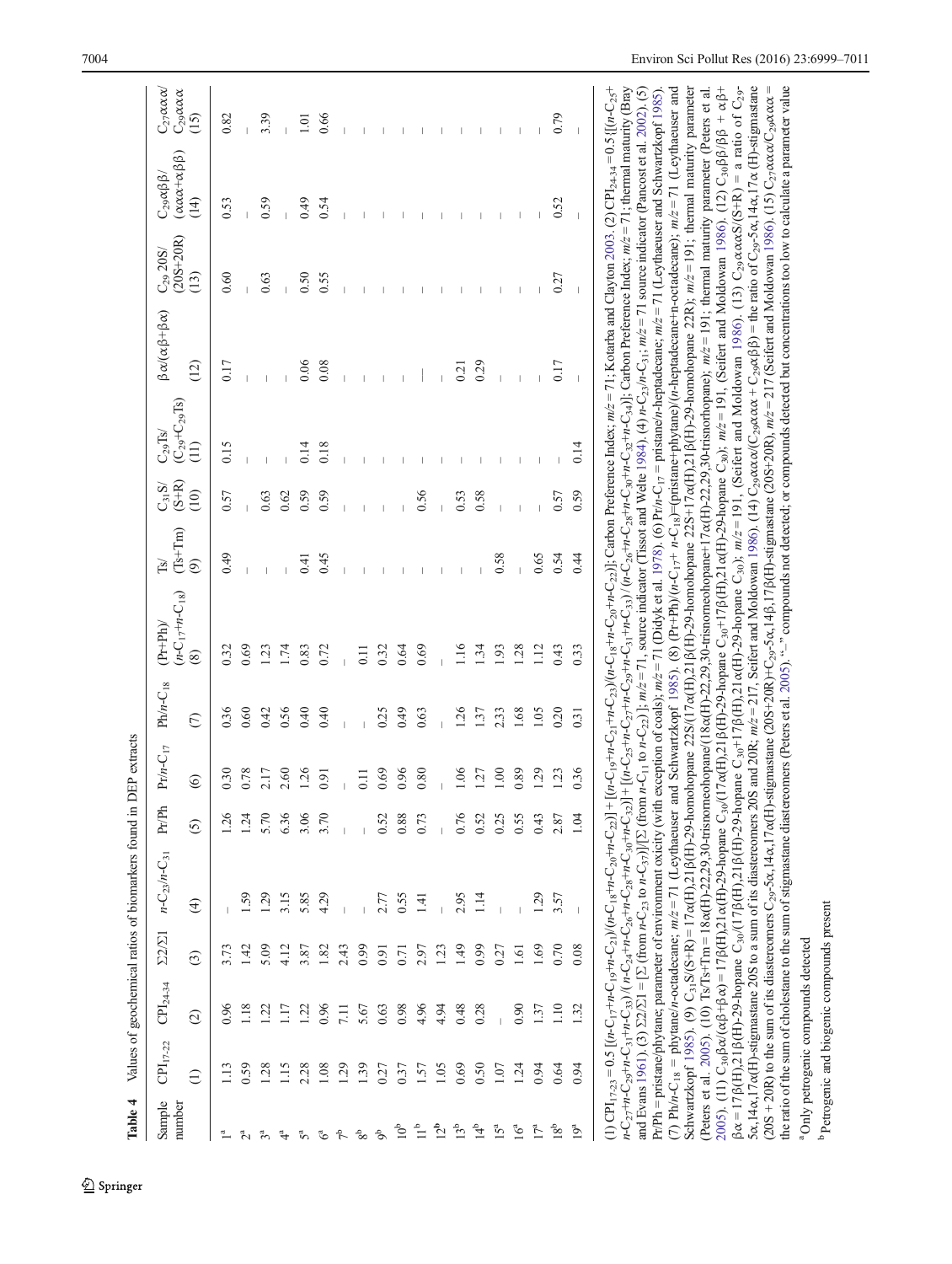<span id="page-7-0"></span>Table 5 Values of geochemical ratios of alkyl-based aromatic hydrocarbons found in DEP extracts

| Sample number   | <b>MNR</b><br>(1) | DNR-1<br>(2)             | TNR-1<br>(3) | TNR-2<br>(4) | TNR-5<br>(5)             | MPI-3<br>(6)             | $MPI-1$<br>(7)           | <b>DMPR</b><br>(8)       | <b>MPyR</b><br>(9)       | MChR<br>(10)             | $(3-MB+4MB)/DBF$<br>(11) | $R_c[\%]$<br>(12)        |
|-----------------|-------------------|--------------------------|--------------|--------------|--------------------------|--------------------------|--------------------------|--------------------------|--------------------------|--------------------------|--------------------------|--------------------------|
| 1 <sup>a</sup>  |                   |                          |              |              |                          | 1.00                     | 0.53                     | 0.51                     | 0.54                     | 0.14                     |                          | 0.72                     |
| $2^{\rm a}$     |                   |                          |              |              | $\overline{\phantom{0}}$ | 1.40                     | 0.55                     | 0.26                     | $\overline{\phantom{0}}$ | $\overline{\phantom{0}}$ |                          | 0.73                     |
| 3 <sup>a</sup>  |                   |                          |              |              | -                        | 0.92                     | 0.15                     |                          | 0.75                     | 0.11                     | -                        | 0.49                     |
| $4^{\rm a}$     |                   |                          |              |              |                          |                          |                          | $\overline{\phantom{0}}$ | -                        | $\overline{\phantom{0}}$ |                          | $\overline{\phantom{a}}$ |
| $5^{\rm a}$     |                   |                          |              |              |                          |                          | 0.44                     | 0.42                     | 0.65                     | 0.13                     | $\overline{\phantom{0}}$ | 0.66                     |
| $6^{\rm a}$     |                   |                          |              |              | -                        | 1.20                     | 0.71                     | 0.48                     | 0.64                     | 0.26                     | $\qquad \qquad -$        | 0.82                     |
| $7^{\rm b}$     |                   |                          |              |              |                          |                          |                          |                          |                          |                          |                          | $\overline{\phantom{0}}$ |
| 8 <sup>b</sup>  |                   |                          |              |              |                          |                          |                          |                          |                          |                          |                          | $\qquad \qquad -$        |
| $9^b$           |                   |                          |              |              | -                        | 1.29                     | 0.90                     | $\overline{\phantom{0}}$ |                          |                          | $\overline{\phantom{0}}$ | 0.94                     |
| 10 <sup>b</sup> |                   |                          |              |              | -                        | 1.34                     | 0.61                     | -                        |                          |                          |                          | 0.77                     |
| 11 <sup>b</sup> |                   |                          |              |              | $\overline{\phantom{0}}$ | 1.79                     | 0.12                     |                          |                          |                          |                          | 0.51                     |
| $12^{\rm b}$    |                   |                          |              |              |                          | $\overline{\phantom{0}}$ | $\overline{\phantom{0}}$ |                          |                          |                          |                          | $\overline{\phantom{0}}$ |
| $13^{\rm b}$    |                   |                          |              |              | $\overline{\phantom{0}}$ | 0.94                     | 0.19                     | 0.97                     | 0.58                     | $\overline{\phantom{0}}$ | 0.02                     | 0.51                     |
| $14^{b}$        |                   |                          |              |              | $\overline{\phantom{0}}$ | 1.48                     | 0.29                     |                          |                          | -                        | 0.04                     | 0.57                     |
| $15^{\rm a}$    | 1.33              | $\overline{\phantom{0}}$ | 0.86         | 0.81         | 0.46                     | 1.48                     | 0.13                     |                          | 0.49                     | $\overline{\phantom{0}}$ | 0.15                     | 0.48                     |
| $16^{\rm a}$    |                   | $\overline{\phantom{0}}$ |              | -            | $\overline{\phantom{0}}$ | 3.42                     | 0.79                     | $\overline{\phantom{0}}$ |                          | -                        | 0.24                     | 0.87                     |
| $17^{\rm a}$    | 0.68              | $\qquad \qquad -$        | 0.46         | 0.45         | 0.43                     | $\overline{\phantom{m}}$ | 0.52                     | -                        |                          | -                        | 0.28                     | 0.71                     |
| $18^{\rm b}$    |                   |                          |              |              |                          | 1.61                     | 0.25                     |                          |                          |                          | 0.13                     | 0.55                     |
| 19 <sup>a</sup> | 1.67              | 9.97                     | 0.72         | 0.76         | 0.30                     | 1.55                     | 0.39                     | 0.33                     | 0.61                     |                          | 0.54                     | 0.64                     |

(1) MNR = 2-methylnaphthalene/1-methylnaphthalene;  $m/z = 142$ ; thermal maturity (Radke [1988\)](#page-13-0). (2) DNR-1 = (2,6-dimethylnaphthalene+2,7dimethylnaphthalene)/1,5-dimethylnaphthalene;  $m/z = 156$ , thermal maturity (Radke [1988\)](#page-13-0). (3) TNR-1 = (1,3,7-trimethylnaphthalene+2,3,6trimethylnaphthalene)/(1,3,5-trimethylnaphthalene+1,4,6-trimethylnaphthalene+1,3,6-trimethylnaphthalene); m/z = 170, thermal maturity (Radke [1988](#page-13-0)). (4) TNR-2 = (1,3,7-trimethylnaphthalene+2,3,6-trimethylnaphthalene)/(1,3,5-trimethylnaphthalene+1,4,6-trimethylnaphthalene+1,3,6 trimethylnaphthalene);  $m/z = 170$ , thermal maturity (Radke [1988\)](#page-13-0). (5) TNR-5 = 1,2,5-trimethylnaphthalene/(1,2,5-trimethylnaphthalene+1,2,7trimethylnaphthalene+1,6,4-trimethylnaphthalene);  $m/z = 170$ , source (Radke [1988](#page-13-0)). (6) MPI-3 = (2-methylphenathrene+3-methylphenathrene)/(1methylphenathrene+9-methylphenathrene);  $m/z = 192$ ; thermal maturity (Radke [1988](#page-13-0)). (7) MPI-1 = 1.5(2-methylphenanthrene+3methylphenanthrene)/(phenanthrene+1-methylphenanthrene+9-methylphenanthrene); thermal maturity (Radke [1988\)](#page-13-0). (8) DMPR = dimethylphenanthrene ratio ( $[3,5-+2,6-+2,7-$ DMP]/[1,3-+3,9-+2,10-+3,10-+1,6-+2,9-+2,5-DMP]),  $m/z = 206$ ; thermal maturity (Radke [1988\)](#page-13-0). (9) MPyR = 2-methylpyrene/(1-methylpyrene+2-methylpyrene);  $m/z = 216$ , thermal maturity parameter (Kruge [2000\)](#page-12-0). (10) MCHR = 2-methylchrysene/ (methylbenzoanthracenes+2-methylchrysene+6-methylchrysene+1-methylchrysene), m/z = 242, thermal maturity (Kruge [2000](#page-12-0)). (11) (3-MB+MB)/DBF  $=$  (3-methylbiphenyl+4-methylbiphenyl)/dibenzofurane;  $m/z$  = 168; thermal maturity parameter (Radke et al. [2000](#page-13-0)). (12) calculated vitrinite reflectance;  $R_c = 0.60 \text{ MPI-1}+0.40 \text{ (Radke 1988)}.$  $R_c = 0.60 \text{ MPI-1}+0.40 \text{ (Radke 1988)}.$  $R_c = 0.60 \text{ MPI-1}+0.40 \text{ (Radke 1988)}.$  "-" compounds not detected; or compounds detected but concentrations too low to calculate a parameter value

<sup>a</sup> Only petrogenic compounds detected

<sup>b</sup> Petrogenic and biogenic compounds present

- Bimodal with maxima for  $n-C_{16}-n-C_{17}$  and  $n-C_{29}$  with high CPI<sub>24-34</sub> caused by the input of *n*-alkanes from bioadditives (plant-derived oil) to the fuel (samples: 8, 9, 11, 12);
- Variable, but with  $\text{CPI}_{17-23}$  much lower than 1.0 and low values of  $\text{CPI}_{24-34}$  (samples: 2, 9, 10, 13, 14, and 18), as the possible source fatty alcohols can be suggested or fatty acids whose decarboxylation can produce such *n*-alkane distributions since *n*-C<sub>16</sub>, *n*- $C_{18}$ , and/or *n*-C<sub>14</sub> prevail in most vegetation, e.g., in rapeseed or sunflower oils (e.g., Simpson et al. [1999;](#page-13-0) Radke et al. [2000\)](#page-13-0).

The relative percentage composition of three groups of *n*-alkanes plotted in a ternary diagram (Fig. [2\)](#page-8-0) reveals their possible origin in relation to other DEP emitted from bioadditives and fossil fuels investigated by other authors (Knothe et al. [2006;](#page-12-0) Kanya et al. [2007](#page-12-0)).

All samples containing only petrochemical compounds are poor in short-chain *n*-alkanes  $(n-C_{12}-n-C_{18})$ , with variable content of the other two groups. It is also reflected by low  $\Sigma 2/\Sigma 1$  values (Table [4](#page-6-0)). It is worth pointing out that these samples do not overlap with the bituminous coal region, which can help in future differentiation of contamination sources. Compared to fossil fuels, there is a significant increase of short chain n-alkanes relative contents in samples which contain preserved biogenic compounds. The same was true for biomass co-combusted with bituminous coals. This may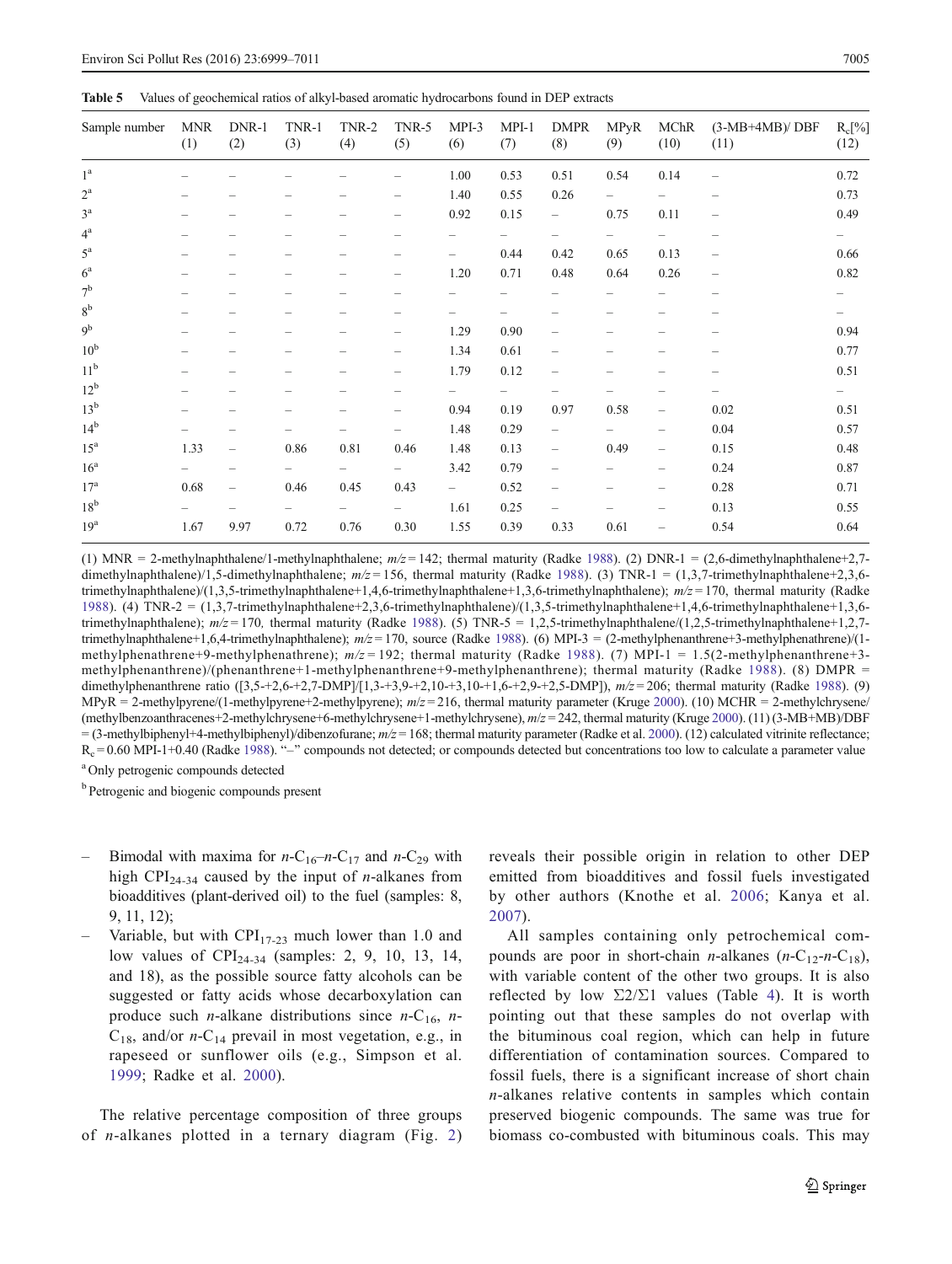<span id="page-8-0"></span>

Fig. 1 Relative percentage distributions of  $n$ -alkanes occurring in DEP extracts (based on  $m/z = 71$  ion chromatograms); samples: a, 7; b, 11; c, 19; d, 3

Fig. 2 Ternary plot of  $n$ -alkanes showing relative percentage contents of  $n - C_{11} - n - C_{18}$ ,  $n - C_{19}$  $n-C_{24}$ , and  $n-C_{25}-n-C_{38}$  n-alkanes in DEP extracts

indicate that co-combustion favors preservation of lighter compounds or be related to the  $n$ -alkanes profile in planted-derived oil richer in short chain compounds.

To differentiate distribution types, a  $\text{CPI}_{17-23}$  versus  $\text{CPI}_{24-34}$  $\text{CPI}_{24-34}$  $\text{CPI}_{24-34}$  plot was applied (Fig. 3). Input of fatty alcohols and fatty acids caused a shift of samples into a region of low values of both indices, i.e., a predominance of even-carbon-number  $n$ -alkanes. The same trend was found for particulate from co-combustion of biomass and bituminous coals. Since a feature is unusual in geochemical samples and was found only in uncommon immature crude oils, usually deriving from organic matter deposited in hypersaline carbonate environments where aerobic and anaerobic bacteria have degraded the remains of blue-green algae (Dembicki et al. [1976;](#page-12-0) Jiamo et al. [1990](#page-12-0)), we propose using it as an indicator of biofuel additives in DEP. However, the high values  $\text{CPI}_{24-34}$  could also be related to vegetable oil sources, containing fatty acids with predominantly even carbon atom numbers in the molecule. After decarboxylation, an n-alkane distribution with dominating odd-carbon atom number compounds is produced.

Pristane and phytane belonging to acyclic terpenes are well preserved in DEP and thus it was possible to calculate Pr/Ph,  $Pr/n-C_{17}$ , and  $Ph/n-C_{18}$  ratios (Table [4](#page-6-0)). Whereas n-alkanes in DEP come from two different sources: biological and geochemical, these compounds are related to fossil fuels only. The Pr/Ph ratio values were in the range from 0.25 (anoxic depositional environment) to 6.31 (oxic environment or kerogen III) (Didyk et al. [1978\)](#page-12-0). The Hunt diagram (Fig. [4\)](#page-9-0) shows that most ratio values indicate oils generated from kerogen II (bacterial/algal) and mixed kerogen II/III (algal/

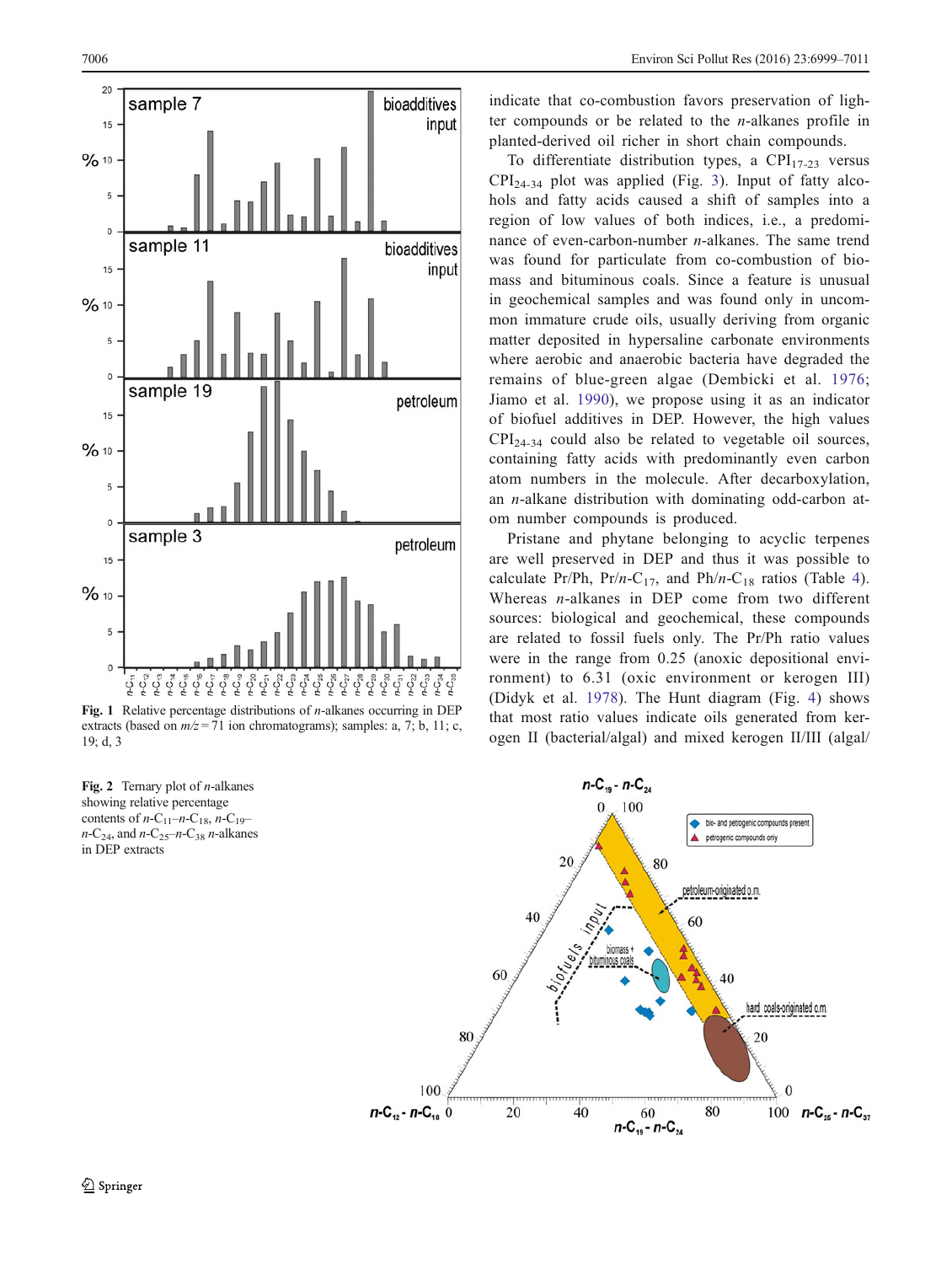<span id="page-9-0"></span>

Fig. 3 CPI<sub>17-23</sub> versus CPI<sub>24-24</sub> diagram showing the dependence on the fuel type

terrestrial) formed in a reducing depositional environment. These types are the commonest occurring oils (Hunt [1996](#page-12-0)). Only four samples (3-5, and 18) can be ascribed to kerogen III and oxic environment of deposition. These results agree with Pr/Ph values estimating the oxicity of the depositional environment. It seems that despite the influence of the combustion process, values of these geochemical ratios are well preserved.

Pentacyclic triterpanes (hopanes) were found in more than half of the DEP extracts investigated here (Fig. 5). Their distributions range from a well-preserved example of a crude oil type (Fig. 5(c)) comprising compounds from  $C_{27}$  (18 $\alpha$ (H)-22,29,30-trisnorneohopane, abbreviated as Ts) to  $C_{35}$  (17α(H),21β(H)-29-pentakishomohopanes) to



Fig. 4 Hunt diagram (Hunt [1996\)](#page-12-0); Pr—pristane, Ph—phytane



Fig. 5 Pentacyclic triterpanes in DEP extracts  $(m/z = 191)$ ; samples: a, 4; b, 19; c, 1; abbreviations:  $Ts$ —18 $\alpha$ (H)-22,29,30-trisnorneohopane,  $Tm$ — 17α(H)-22,29,30-trisnorhopane,  $C_{29}αβ$  - 17α(H),21β(H)-29norhopane,  $C_{29}Ts$  - 18α(H)-30-norneohopane,  $C_{30}\alpha\beta$ -17β(H),21α(H)-29-hopane C<sub>30</sub>,  $C_{30}$ βα—17α(H),21β(H)-29-hopane, C<sub>31</sub>αβ—17α(H),21β(H)-29-homohopanes, C<sub>32</sub>αβ—17α(H),21β(H)-29-bishomohopanes,  $C_{33}αβ$ —17α(H),21β(H)-29-trishomohopanes,  $C_{34}\alpha\beta$ —17α(H),21β(H)-29-tetrakishomohopanes,  $C_{35}\alpha\beta$ — 17α(H),21β(H)-29-pentakishomohopanes

distributions strongly affected by the heat of combustion which lost  $18\alpha$ (H)-22,29,30-trisnorneohopane (Ts) and  $17\alpha$ (H)-22,29,30-trisnorhopane (Tm) (Fig. 5(a)). However, the presence of hopanes raises the question of whether they come from diesel fuel itself or from engine lubricating oils, as is sometimes assumed (Sheesley et al. [2009;](#page-13-0) Huang et al. [2013\)](#page-12-0). Since these compounds' molecular weight ranges from 370 to 482 Da, oil fractions used for diesel fuel production (b.p. =  $250-350$  °C) can contain them only in very small amounts. Generally, these compounds occurred in PM in which bioadditives were not preserved, i.e., those which contained only oil-originated compounds (with exception of the 18 sample).

Values of hopane ratios (Table [4\)](#page-6-0) indicate mature organic matter, being at middle catagenesis at least,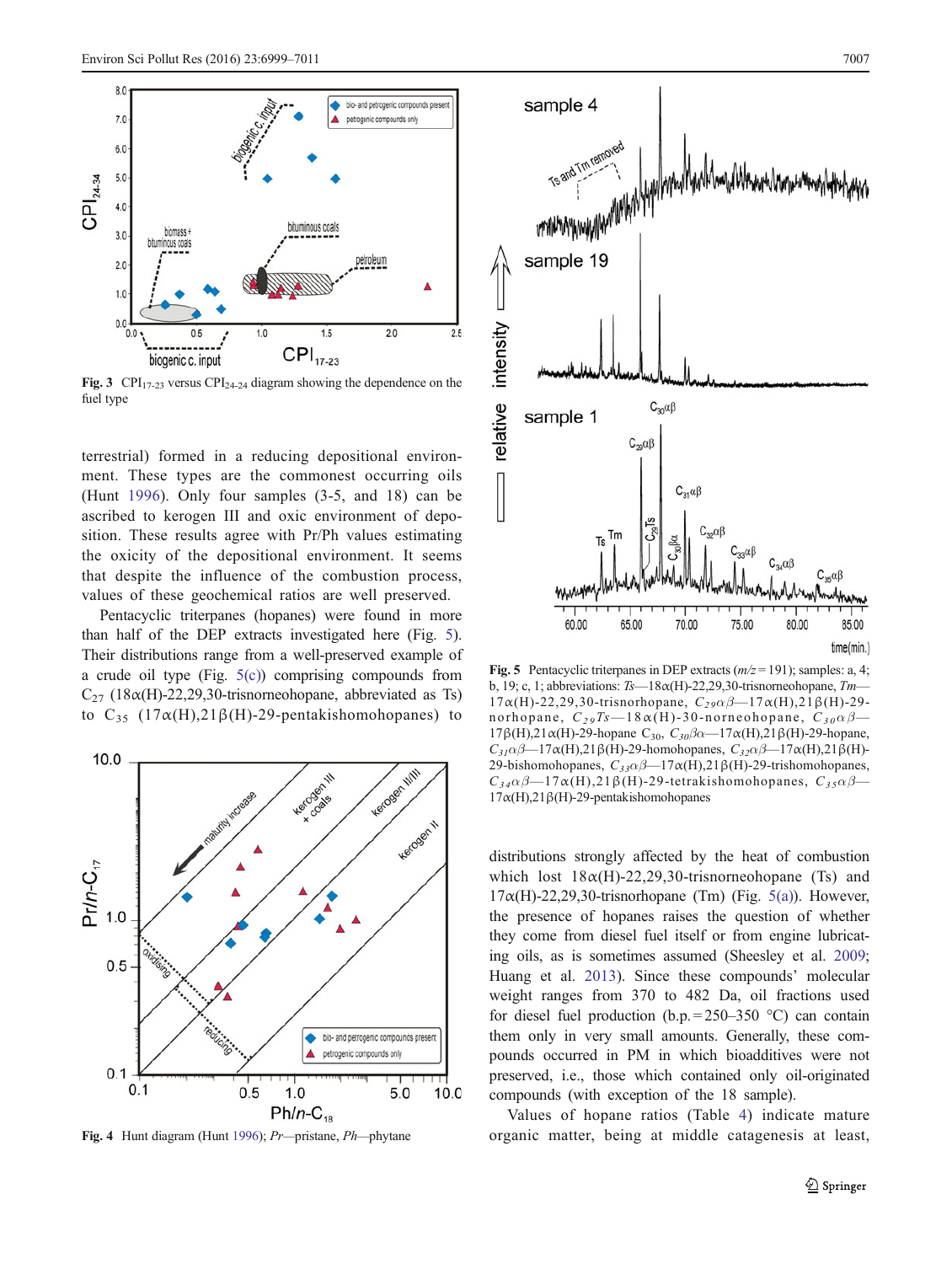

Fig. 6 Triangle diagrams showing relative percentage contents of  $C_{29}$ ,  $C_{30}$ , and  $C_{31}$  hopanes in DEP extracts

which fits well to the fossil fuel range. The relative percentage contents of  $C_{29}$ ,  $C_{30}$ , and  $C_{31}$  hopanes show

Fig. 7 Ion chromatograms of  $(a)$ alkylnaphthalenes  $(m/z = 128,$ 142, 156, 170) and (b) alkylphenanthrenes ( $m/z = 178$ , 192, 206) occurring in DEP extracts (sample 19); abbreviations: mn = methylnaphthalene,  $dmn =$ dimethylnaphthalene,  $tmn =$ trimethylnaphthalene,  $ma =$ methylanthracene,  $mp =$ methylphenanthrene

intermediate variability of distribution, with four samples containing only petrochemical compounds grouped together (Fig. 6).

Steranes  $(m/z = 217)$  occurred in only a few extracts; only those without preserved bioadditives. Distributions were poorly preserved, with stigmastane diastereomers  $(C_{29})$  best seen in the chromatograms, which enabled values of their ratios to be calculated (Table [4\)](#page-6-0). Values of both  $C_{29}\alpha\alpha\alpha S/(S+R)$  and  $C_{29}\alpha\alpha\alpha/(C_{29}\alpha\alpha\alpha+C_{29}\alpha\beta\beta)$  indicate middle and advanced catagenesis, which agrees with the assessment of maturity based on hopane ratios. Mostly,  $C_{29}$  showed equal or higher concentrations than cholestanes (C<sub>27</sub>), except the three sample (C<sub>27</sub> $\alpha \alpha \alpha /C_{29} \alpha \alpha \alpha$  <1.0). This may indicate kerogen III-originating crude oils or poorer preservation of lighter steranes (Seifert and Moldowan [1986](#page-13-0)).

Alkyl aromatic hydrocarbons are applied mostly to assess the thermal maturity of sedimentary organic matter (Radke [1988](#page-13-0)). The samples investigated contained alkyl phenanthrenes, alkyl pyrenes, and alkyl chrysenes (distributions shown Fig. 7). Alkyl naphthalenes and alkyl biphenyls, common in oils and coals, were most-

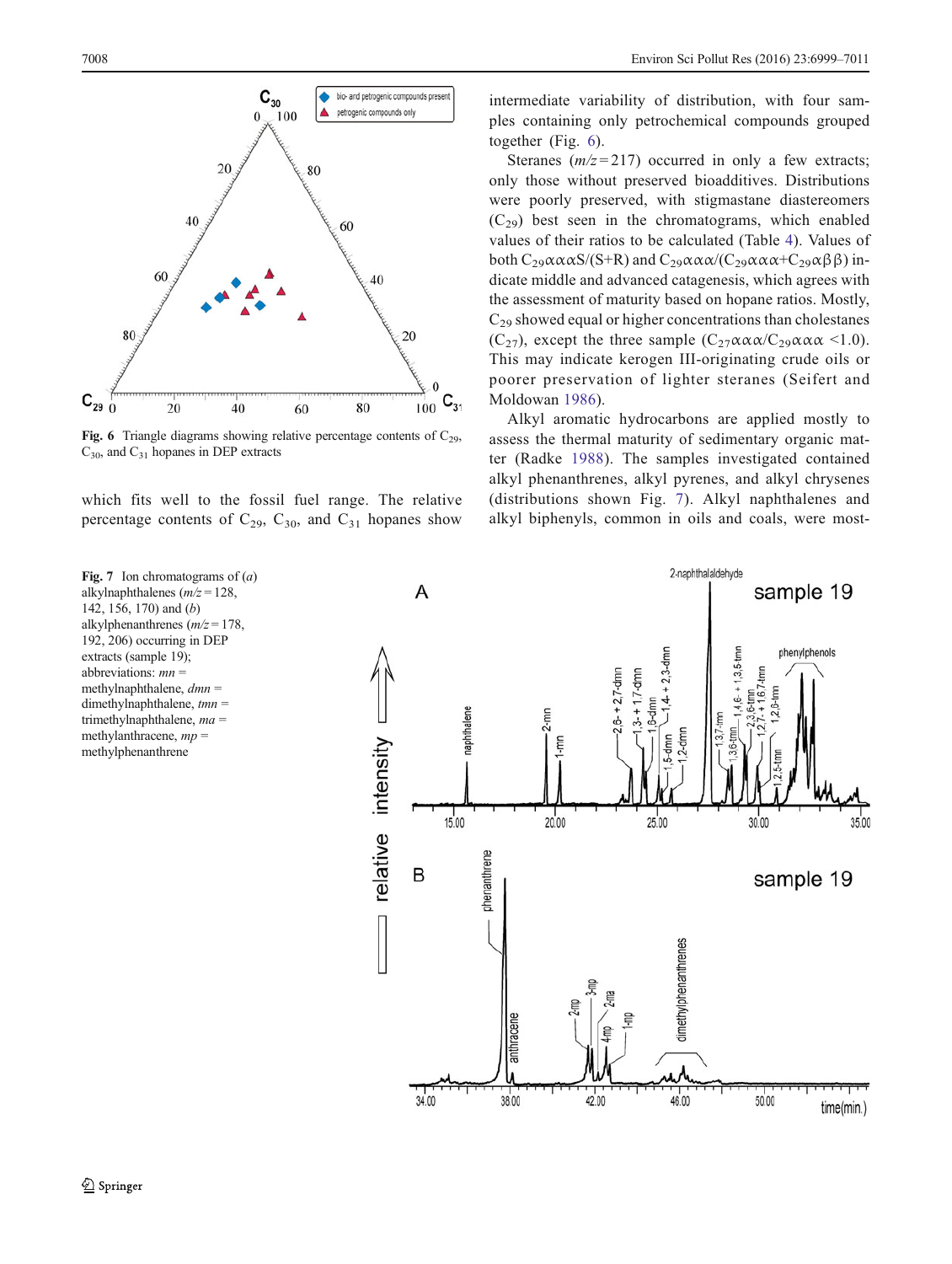ly absent, possibly due to the influence of combustion; only 15, 17, and 19 samples contained them. Calculated maturity parameters show a wide range of values (Table [5\)](#page-7-0). It seems that combustion particularly strongly affects distributions of lighter alkyl PAHs. The most reliable data come from heavier compounds; however, methylpyrenes and methylchrysenes are not common components of the particulate extracts investigated in this study. Methylphenanthrenes are the most common, and their indices (MPI-1 and MPI-3) give good data. Values of calculated vitrinite reflectance  $(R_c,$  Table [5](#page-7-0)) correspond to the oil window (Tissot and Welte [1984](#page-13-0)). Plotted values of the methylphenanthrenes/phenanthrene ratio (MP/P) versus Fl/Pyr in Fig. 8a indicate a predominantly pyrolytic origin (i.e., from combustion) of PAHs in the samples investigated. Only two samples fell into the mixed range. The same pattern occurs for the phenanthrene/ anthracene ratio (P/A in Fig. 8b).

The distribution of these substances and the values of the geochemical ratios thereby derived are unequivocally connected to the emission of fossil fuels burned in compression ignition engines. The effect of the exothermic combustion process is limited to compounds of low



Fig. 8 Fluoranthene/pyrene versus methylphenanthrenes/phenanthrene ratios (a) and fluoranthene/pyrene versus phenanthrene/anthracene ratios (b)

molecular weight, which shows that the applied methodology permits source identification of PAHs coexisting in the particulate emitted, as well as geochemical markers. The latter compounds show recognizable distributions, typical for fossil fuels, and the values of their ratios fall into ranges corresponding to middle or advanced catagenesis.

Aftertreatment of diesel exhaust gas seems to remove most of geochemical biomarkers and PAHs from the PM, indicating a successful cleaning process. However, bioadditives present in diesel fuel are preserved in PM, in many cases even better than geochemical biomarkers. Thus in the future, investigation of fatty acid profiles may help in distinguishing PM from this source, facilitating future research on atmospheric PM. Particulate matter from the EUDC test cycle contained higher concentrations of organic compounds with more complete distributions of biomarkers, compared to analogous PM from the UDC test cycle.

# **Conclusions**

The investigations of DEP extracts show that the distributions of geochemical markers, alkyl aromatic hydrocarbons, and polycyclic aromatic hydrocarbons, together with the values of the geochemical ratios thereby derived are unequivocally connected to the emission of fossil fuels burned in compression ignition engines. The effect of the exothermic combustion process is limited to compounds of low molecular weight, which shows that the applied methodology permits source identification of PAHs coexisting in the particulate emitted, as well as geochemical markers. The latter compounds show recognizable distributions, typical for fossil fuels, and the values of their ratios fall into ranges corresponding to middle or advanced catagenesis, the same as fossil fuels combusted.

Aftertreatment of diesel exhaust gas seems to remove most of geochemical biomarkers and PAHs from the PM, indicating a successful cleaning process. However, bioadditives present in diesel fuel are preserved in PM, in many cases even better than geochemical biomarkers. Thus in the future, investigation of fatty acid profiles may help in distinguishing PM from this source, facilitating future research on atmospheric PM. Particulate matter from the EUDC test cycle contained higher concentrations of organic compounds with more complete distributions of biomarkers, compared to analogous PM from the UDC test cycle.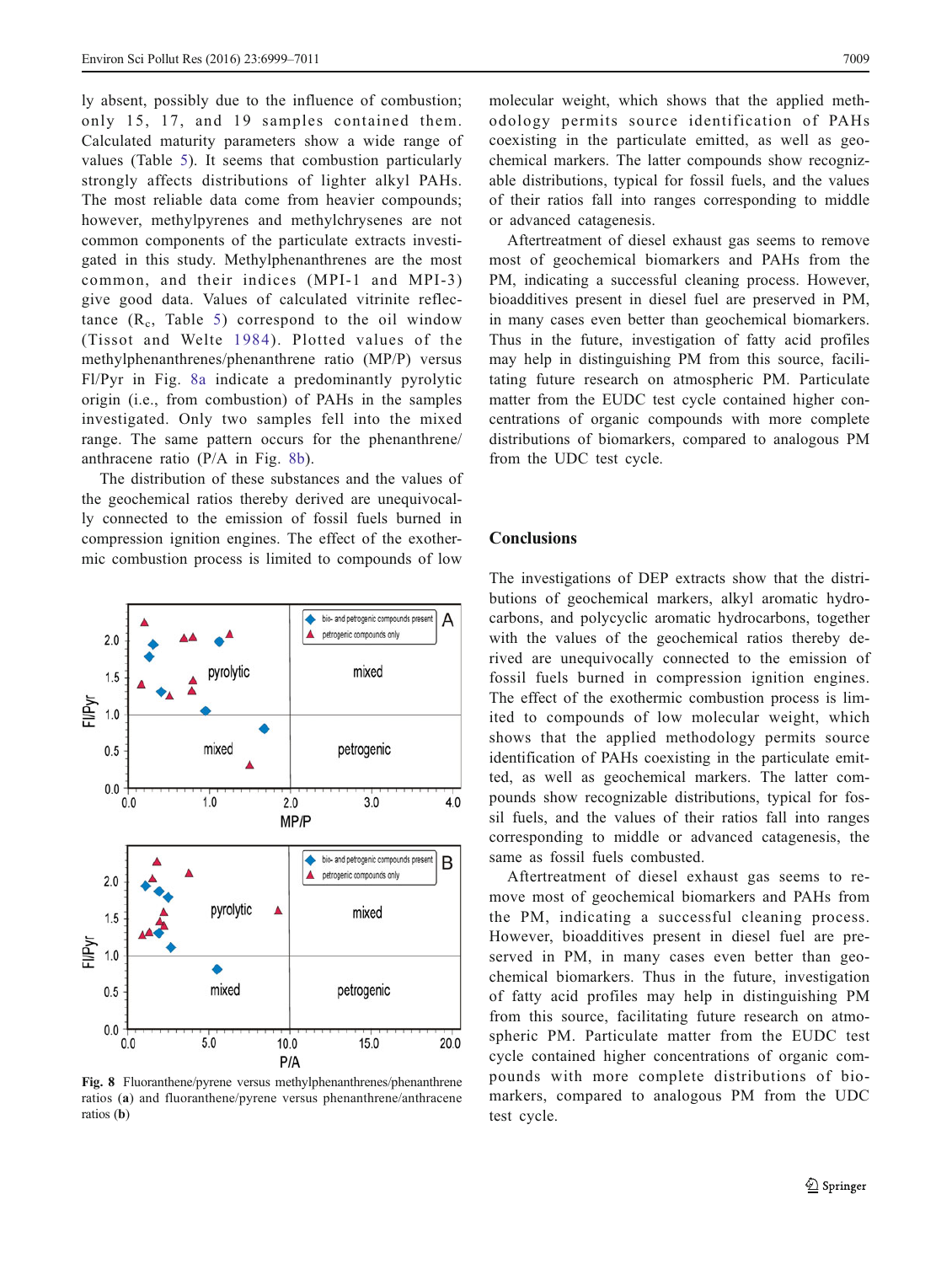<span id="page-12-0"></span>Acknowledgments This research was supported by the Polish Ministry of Science and Higher Education, grant no. N523 751840.

Open Access This article is distributed under the terms of the Creative Commons Attribution 4.0 International License (http:// creativecommons.org/licenses/by/4.0/), which permits unrestricted use, distribution, and reproduction in any medium, provided you give appropriate credit to the original author(s) and the source, provide a link to the Creative Commons license, and indicate if changes were made.

# References

- Alves C, Pio C, Duarte A (2001) Composition of extractable organic matter of air particles from rural and urban Portuguese areas. Atmos Environ 35:5485–5496. doi:[10.1016/S1352-2310\(01\)](http://dx.doi.org/10.1016/S1352-2310(01)00243-6) [00243-6](http://dx.doi.org/10.1016/S1352-2310(01)00243-6)
- Bielaczyc P, Szczotka A, Pajdowski P, Woodburn J (2011) Development of vehicle exhaust emission testing methods—BOSMAL's new emission testing laboratory. Combust Engines 1:3–12
- Bray EE, Evans ED (1961) Distribution of n-paraffins as a clue to recognition of source beds. Geochim Cosmochim Acta 22:2–15
- Caricchia AM, Chiavarini S, Pezza M (1999) Polycyclic aromatic hydrocarbons in the urban atmospheric particulate matter in the city of Naples (Italy). Atmos Environ 33:3731–3738. doi[:10.1016/S1352-](http://dx.doi.org/10.1016/S1352-2310(99)00199-5) [2310\(99\)00199-5](http://dx.doi.org/10.1016/S1352-2310(99)00199-5)
- Dembicki H Jr, Meinschein WG, Hattin DE (1976) Possible ecological and environmental significance of the predominance of even-carbon number C<sub>20</sub>-C<sub>30</sub> n-alkanes. Geochim Cosmochim Acta 40:203–208. doi:[10.1016/0016-7037\(76\)90177-0](http://dx.doi.org/10.1016/0016-7037(76)90177-0)
- Didyk BM, Simoneit BRT, Brassell SC, Eglington G (1978) Organic geochemical indicators of palaeoenvironmental conditions of sedimentation. Nature 272:216–222. doi[:10.1038/272216a0](http://dx.doi.org/10.1038/272216a0)
- Fang GC, Wu YS, Chen MH, Ho TT, Huang SH, Rau JY (2004) Polycyclic aromatic hydrocarbons study in Taichung, Taiwan, during 2002–2003. Atmos Environ 38:3385–3391. doi:[10.1016/j.](http://dx.doi.org/10.1016/j.atmosenv.2004.03.036) [atmosenv.2004.03.036](http://dx.doi.org/10.1016/j.atmosenv.2004.03.036)
- Gordon TD, Tkacik DS, Presto AA, Zhang M, Jathar SH, Nguyen NT, Massetti J, Truong T, Cicero-Fernandez P, Maddox C, Rieger P, Chattopadhyay S, Maldonado H, Maricq MM, Robinson AL (2013) Primary gas- and particle-phase emissions and secondary organic aerosol production from gasoline and diesel off-road engines. Environ Sci Technol 47:14137–14146. doi:[10.1021/](http://dx.doi.org/10.1021/es403556e) [es403556e](http://dx.doi.org/10.1021/es403556e)
- Heeb H, Schmid PM, Gujer E, Zennegg M, Wenger D, Wichser A, Ulrich A, Gfeller U, Honegger P, Zeyer K, Emmenegger L, Petermann J-L, Czerwinski J, Mosimann T, Kasper M, Mayer A (2010) Impact of low- and high-oxidation diesel particulate filters on genotoxic exhaust constituents. Environ Sci Technol 44:1078–1084. doi[:10.](http://dx.doi.org/10.1021/es9019222) [1021/es9019222](http://dx.doi.org/10.1021/es9019222)
- Huang L, Bohac SV, Chernyak SM, Batterman SA (2013) Composition and integrity of PAHs, Nitro-PAHs, hopanes and steranes in diesel exhaust particulate matter. Water Air Soil Pollut 224:1630. doi:[10.](http://dx.doi.org/10.1007/s11270-013-1630-1) [1007/s11270-013-1630-1](http://dx.doi.org/10.1007/s11270-013-1630-1)
- Hunt JM (1996) Petroleum geochemistry and geology, 2nd edn. Freeman and Co., New York
- Jathar SH, Miracolo MA, Tkacik DS, Donahue NM, Adams PJ, Robinson AL (2013) Secondary organic aerosol formation from photo-oxidation of unburned fuel: experimental results and implications for aerosol formation from combustion emissions. Environ Sci Technol 47:12886–12893. doi[:10.1021/es403445q](http://dx.doi.org/10.1021/es403445q)
- Jiamo F, Guoying S, Jiayou X, Eglinton G, Gowar AP, Rongfen J, Shanfa F, Pingan P (1990) Application of biological markers in the

assessment of paleoenvironments of Chinese non-marine sediments. Org Geochem 16:769–779. doi[:10.1016/0146-6380\(90\)90116-H](http://dx.doi.org/10.1016/0146-6380(90)90116-H)

- Kanya TCS, Rao LJ, Sastry MCS (2007) Characterization of wax esters, free fatty alcohols and free fatty acids of crude wax from sunflower seed oil refineries. Food Chem 101:1552–1557. doi[:10.1016/j.](http://dx.doi.org/10.1016/j.foodchem.2006.04.008) [foodchem.2006.04.008](http://dx.doi.org/10.1016/j.foodchem.2006.04.008)
- Katsoyiannis A, Sweetman AJ, Jones KC (2011) PAH molecular diagnostic ratios applied to atmospheric sources: a critical evaluation using two decades of source inventory and air concentration data from the UK. Environ Sci Technol 45:8897–8906. doi:[10.1021/](http://dx.doi.org/10.1021/es202277u) [es202277u](http://dx.doi.org/10.1021/es202277u)
- Kavouras IG, Lawrence J, Koutrakis P, Stephanou EG, Oyola P (1999) Measurement of particulate aliphatic and polynuclear aromatic hydrocarbons in Santiago de Chile: source reconciliation and evaluation of sampling artifacts. Atmos Environ 33:4977–4986. doi[:10.](http://dx.doi.org/10.1016/S1352-2310(99)00281-2) [1016/S1352-2310\(99\)00281-2](http://dx.doi.org/10.1016/S1352-2310(99)00281-2)
- Kavouras IG, Koutrakis P, Tsapakis M, Lagoudaki E, Stephanou EG, Von Baer D, Oyola P (2001) Source apportionment of urban particulate aliphatic and polynuclear aromatic hydrocarbons (PAHs) using multivariate methods. Environ Sci Technol 35:2288–2294. doi[:10.1021/](http://dx.doi.org/10.1021/es001540z) [es001540z](http://dx.doi.org/10.1021/es001540z)
- Kendall M, Duarte A, Rocha-Santos T, Hamilton R, Williams I (2002) Airborne particulate-associated polyaromatic hydrocarbons, n-alkanes, elemental and organic carbon in three European cities. J Environ Monit 4:890–896. doi[:10.1039/b203888a](http://dx.doi.org/10.1039/b203888a)
- Khalili NR, Scheff PA, Holsen TM (1995) PAH source fingerprints for coke ovens, diesel and gasoline engines, highway tunnels, and wood combustion emissions. Atmos Environ 29:533–542
- Knothe G, Sharp CA, Ryan TW (2006) Exhaust emissions of biodiesel, petrodiesel, neat methyl esters, and alkanes in a new technology engine. Energy Fuels 20:403–408. doi[:10.1021/ef0502711](http://dx.doi.org/10.1021/ef0502711)
- Kotarba MJ, Clayton JL (2003) A stable carbon isotope and biological marker study of Polish bituminous coals and carbonaceous shales. Int J Coal Geol 55:73–94. doi[:10.1016/S0166-5162\(03\)00082-X](http://dx.doi.org/10.1016/S0166-5162(03)00082-X)
- Kozielska B, Rogula-Kozłowska W, Klejnowski K (2015) Seasonal variations in health hazards from polycyclic aromatic hydrocarbons bound to submicrometer particles at three characteristic sites in the heavily polluted Polish region. Atmosphere 6:1–20. doi[:10.3390/](http://dx.doi.org/10.3390/atmos6010001) [atmos6010001](http://dx.doi.org/10.3390/atmos6010001)
- Kruge MA (2000) Determination of thermal maturity and organic matter type by principal components analysis of the distributions of polycyclic aromatic compounds. Int J Coal Geol 43:27–51. doi[:10.1016/](http://dx.doi.org/10.1016/S0166-5162(99)00053-1) [S0166-5162\(99\)00053-1](http://dx.doi.org/10.1016/S0166-5162(99)00053-1)
- Kumagai Y, Taguchi K (2007) Toxicological effects of polycyclic aromatic hydrocarbon quinones contaminated in diesel exhaust particles. Asian J Atmos Environ 1:28–35. doi[:10.5572/ajae.2007.1.1.](http://dx.doi.org/10.5572/ajae.2007.1.1.028) [028](http://dx.doi.org/10.5572/ajae.2007.1.1.028)
- Kuo C-Y, Chien P-S, Kuo W-C, Wei C-T, Rau J-Y (2013) Comparison of polycyclic aromatic hydrocarbon emissions on gasoline- and dieseldominated routes. Environ Monit Assess 185:5749–5761. doi[:10.](http://dx.doi.org/10.1007/s10661-012-2981-6) [1007/s10661-012-2981-6](http://dx.doi.org/10.1007/s10661-012-2981-6)
- Leythaeuser D, Schwartzkopf T (1985) The pristane/n-heptadecane ratio as an indicator for recognition of hydrocarbon migration effects. Org Geochem 10:191–197. doi[:10.1016/0146-6380\(86\)90022-7](http://dx.doi.org/10.1016/0146-6380(86)90022-7)
- Li CK, Kamens RM (1993) The use of polycyclic aromatic hydrocarbons as source signatures in receptor modeling. Atmos Environ - Part A General Topics 27(A):523–532
- Mandalakis M, Tsapakis M, Tsoga A, Stephanou EG (2002) Gas-particle concentrations and distribution of aliphatic hydrocarbons, PAHs, PCBs and PCDD/Fs in the atmosphere of Athens (Greece). Atmos Environ 36:4023–4035. doi[:10.1016/S1352-2310\(02\)00362-X](http://dx.doi.org/10.1016/S1352-2310(02)00362-X)
- Marr LC, Kirchstetter TW, Harley RA, Miguel AH, Hering SV, Hammond SK (1999) Characterization of polycyclic aromatic hydrocarbons in motor vehicle fuels and exhaust emissions. Environ Sci Technol 33:3091–3099. doi[:10.1021/es981227l](http://dx.doi.org/10.1021/es981227l)